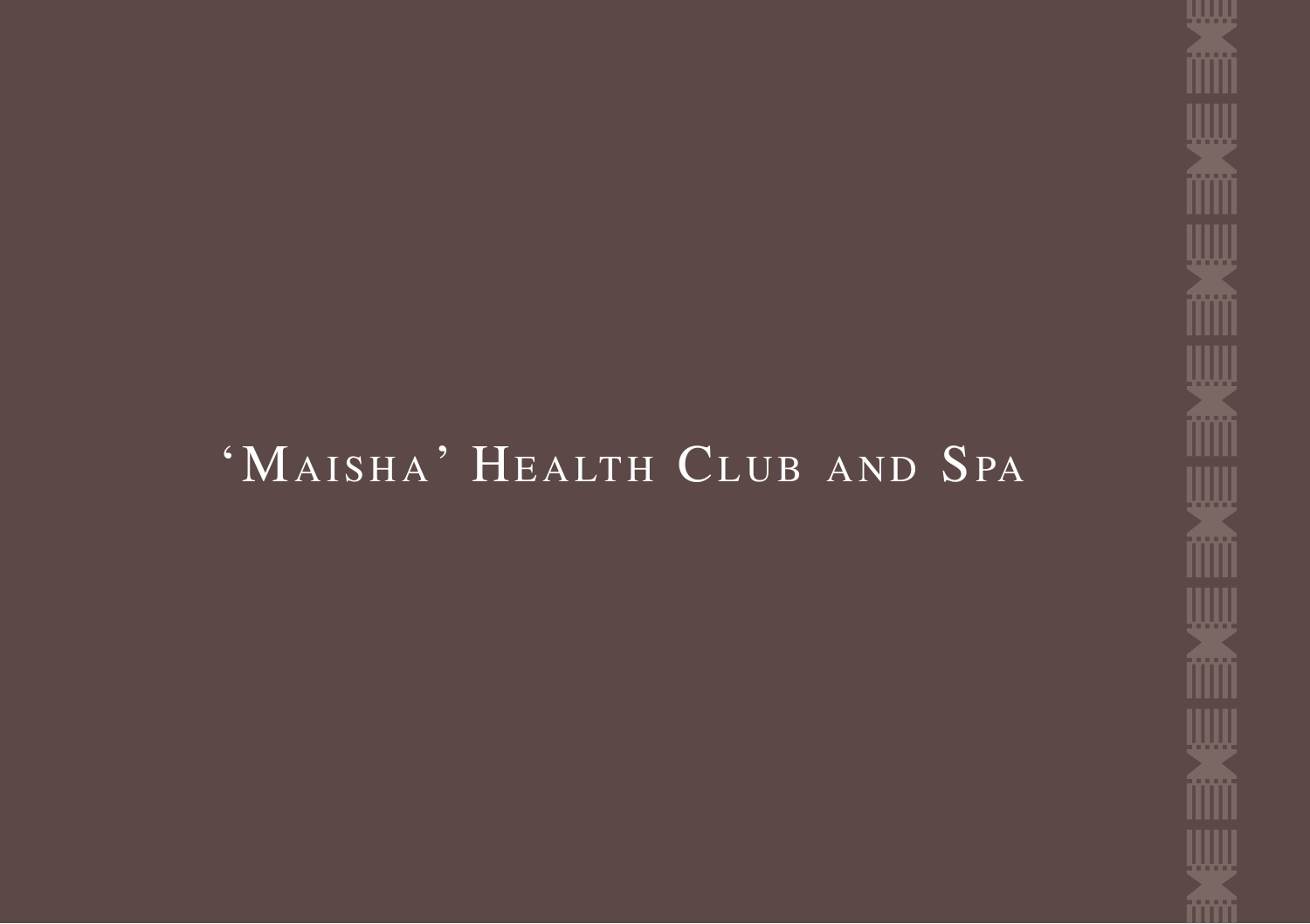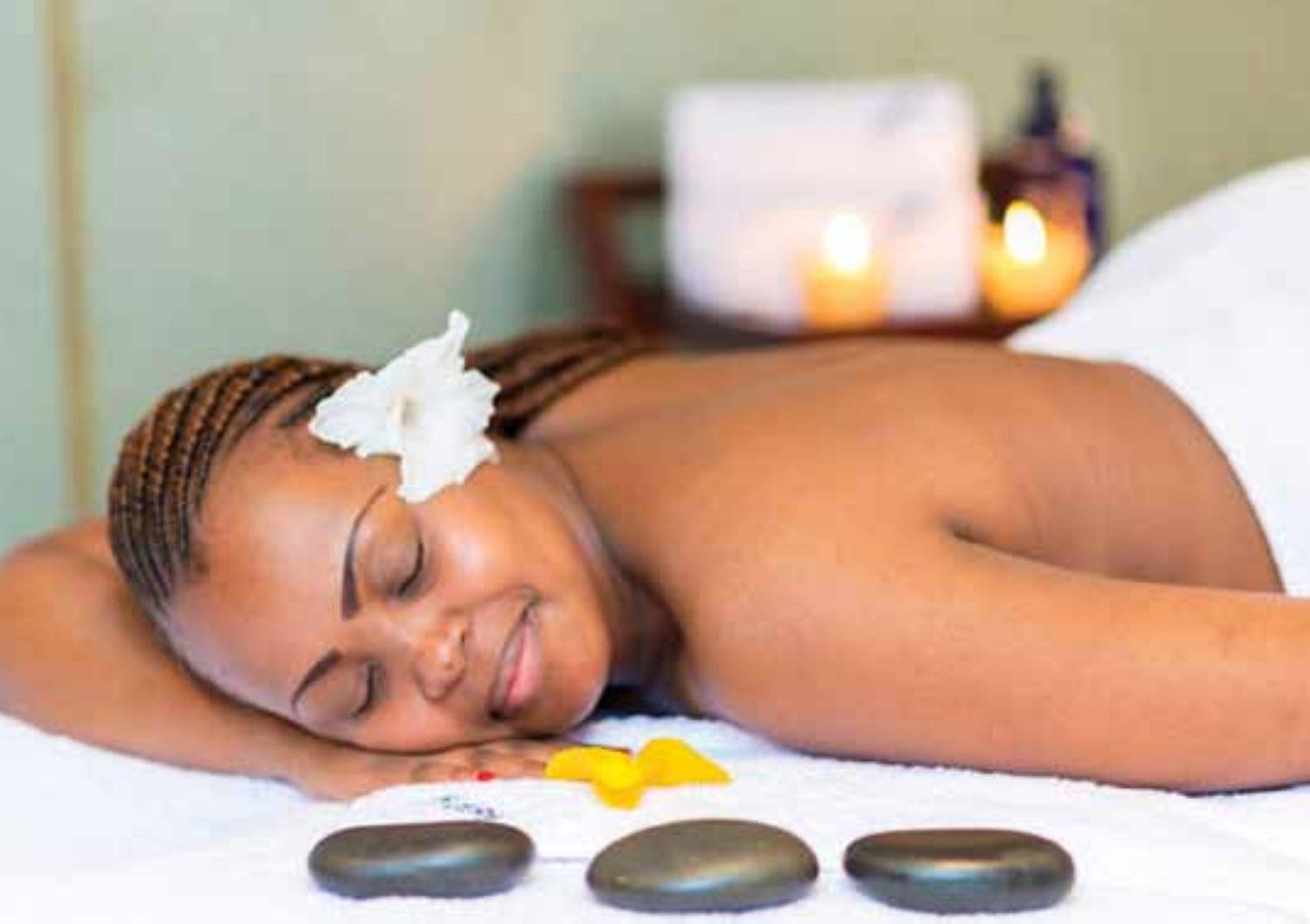

In a world of shrinking time, information deluge, stress impact and escalating pressure, the need for inner peace is critical. Which is why we are delighted to present the concept of 'Maisha': our' Mind, Body and Spirit Spa' in Nairobi, which operates in all of our properties.

'Maisha' means 'life' in Swahili and with its spacious state-of-the-art facilities and opulent surroundings our Maisha Health Club and Spa in Kenya is one of Nairobi's finest.



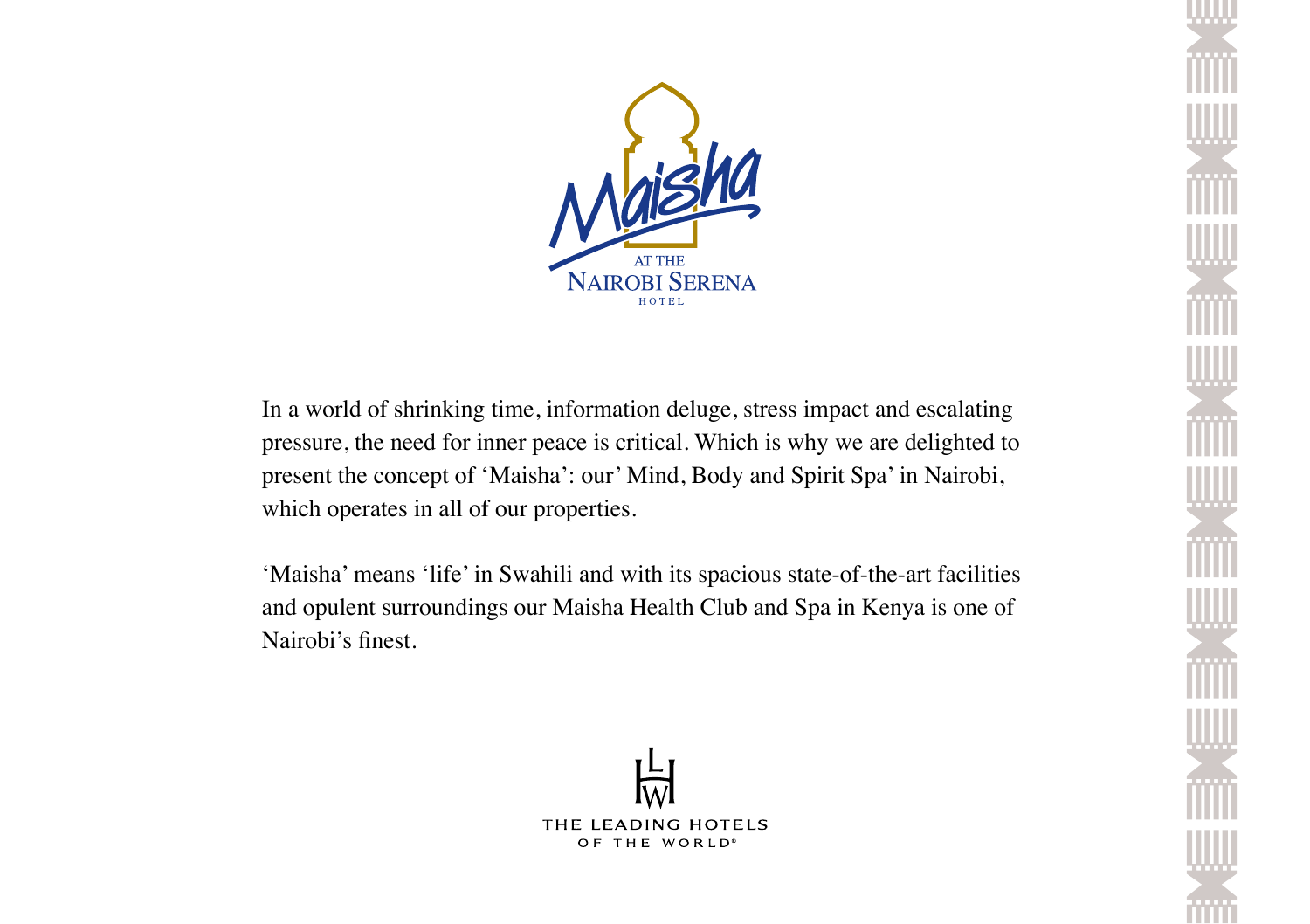### Facilities include:

- A 25-metre heated outdoor pool with sun-deck and café service.
- Spa facilities include jacuzzi, steam room, sauna and juice bar.
- State-of-the-art gymnasium with both cardio and isotonic machines.
- Aerobic studio offering classes and workout sessions in: Cardiovascular, Kick-boxing, Zumba, Salsa, Step aerobics, 'Aero-tone', 'Ashtanga Vinyasa' and 'Hatha' Yoga, Pilates, Spinning, 'Body Pump, Stretch and Sculpture'.
- Four treatment rooms offering a wide range of holistic well-being to include: Elemis Facials, Elemis Deep Tissue Massage, Body Scrub, Body Wrap, Aromatherapy Massage, Hot Stone Massage, Herbal Compress Massage, Tandem Massage, Massage for Mother-tobe, Reflexology, Manicure, Pedicure, Waxing and our Signature indulgences.
- Golf: we can arrange for our guests to play at any of a number of nearby courses including the Royal Nairobi Golf Course and the Railway Golf Course.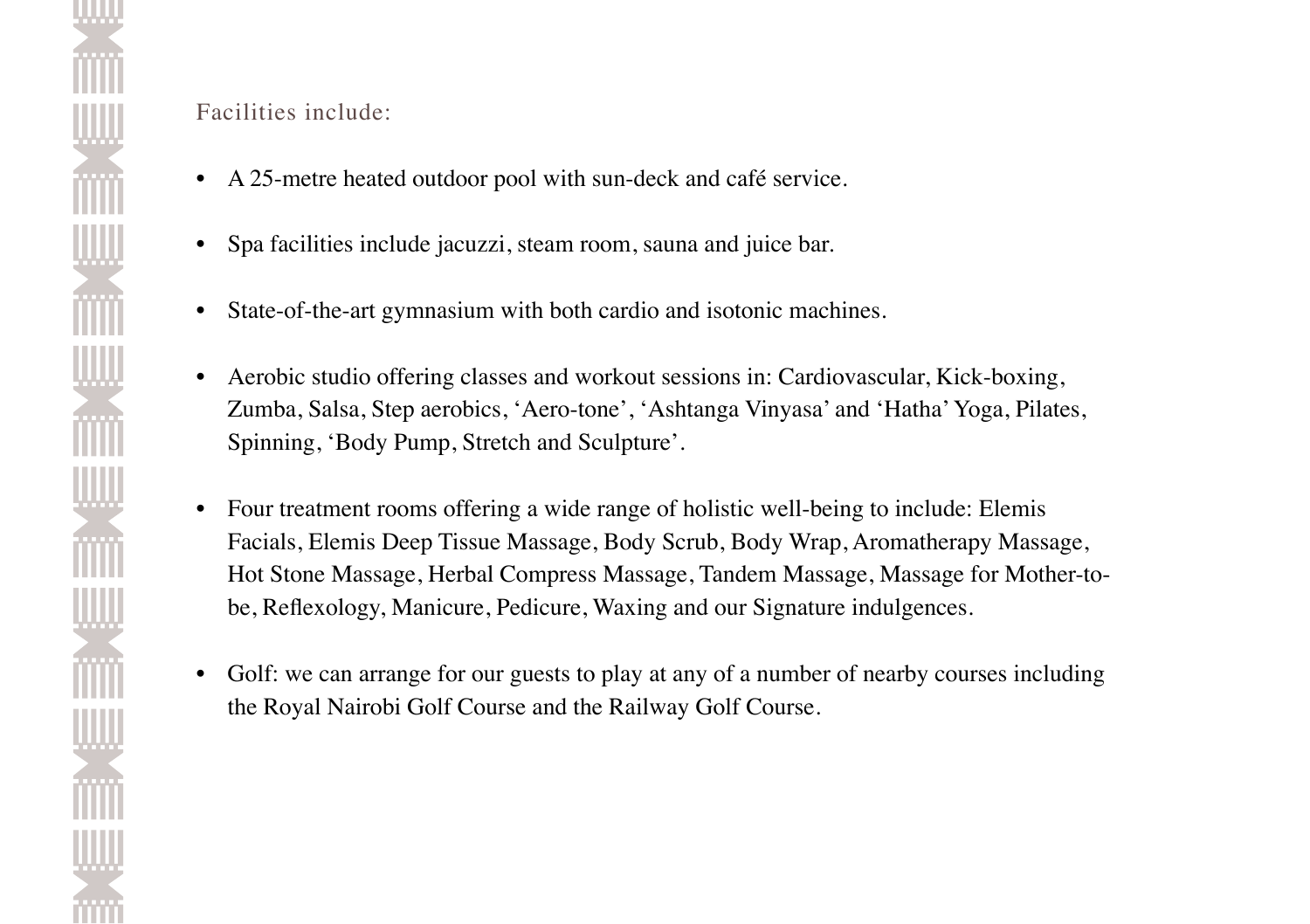# THE SPA

OPENING HOURS

0700 - 2200 hrs (weekday) 0700 - 2100 hrs (weekends and public holidays)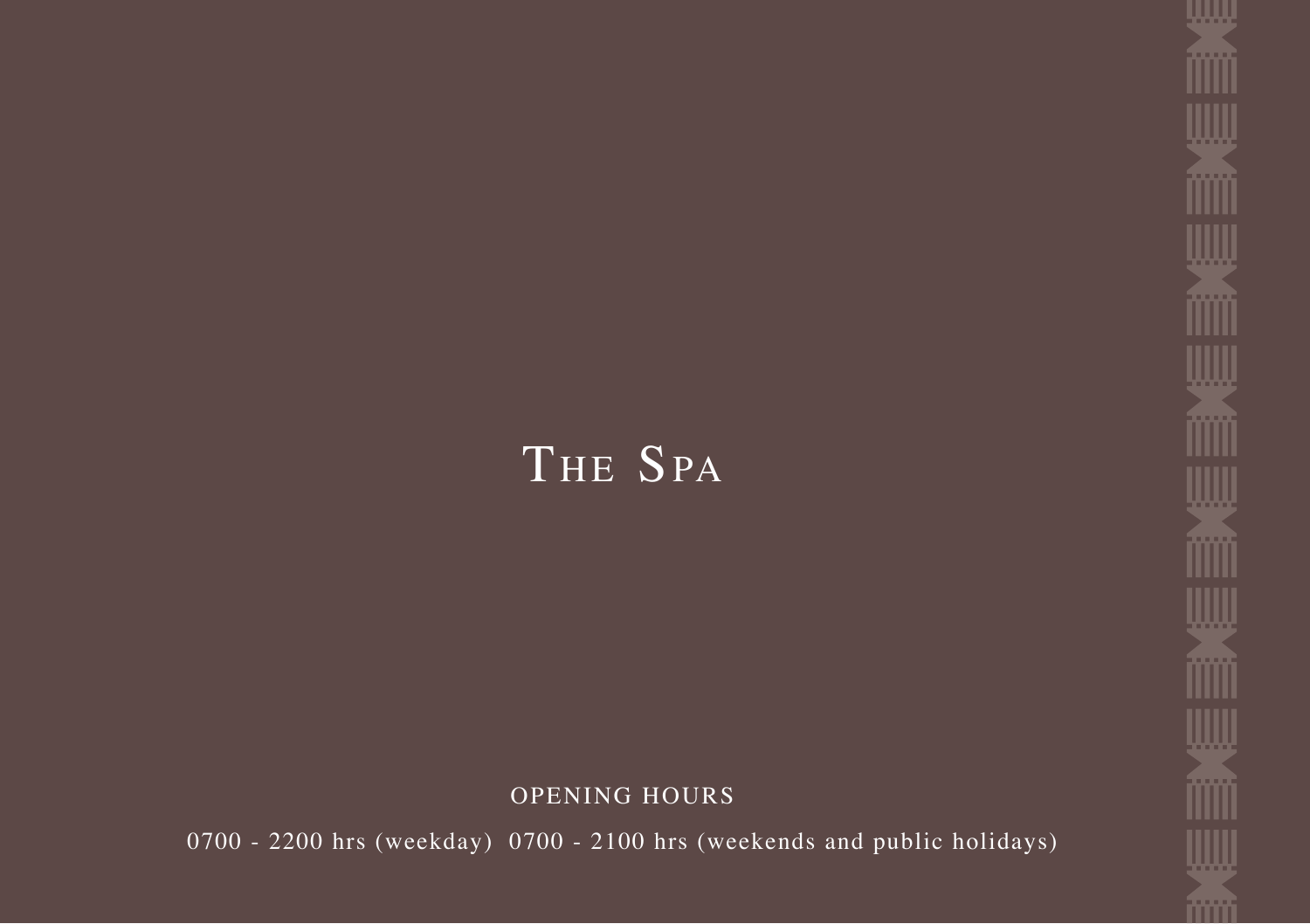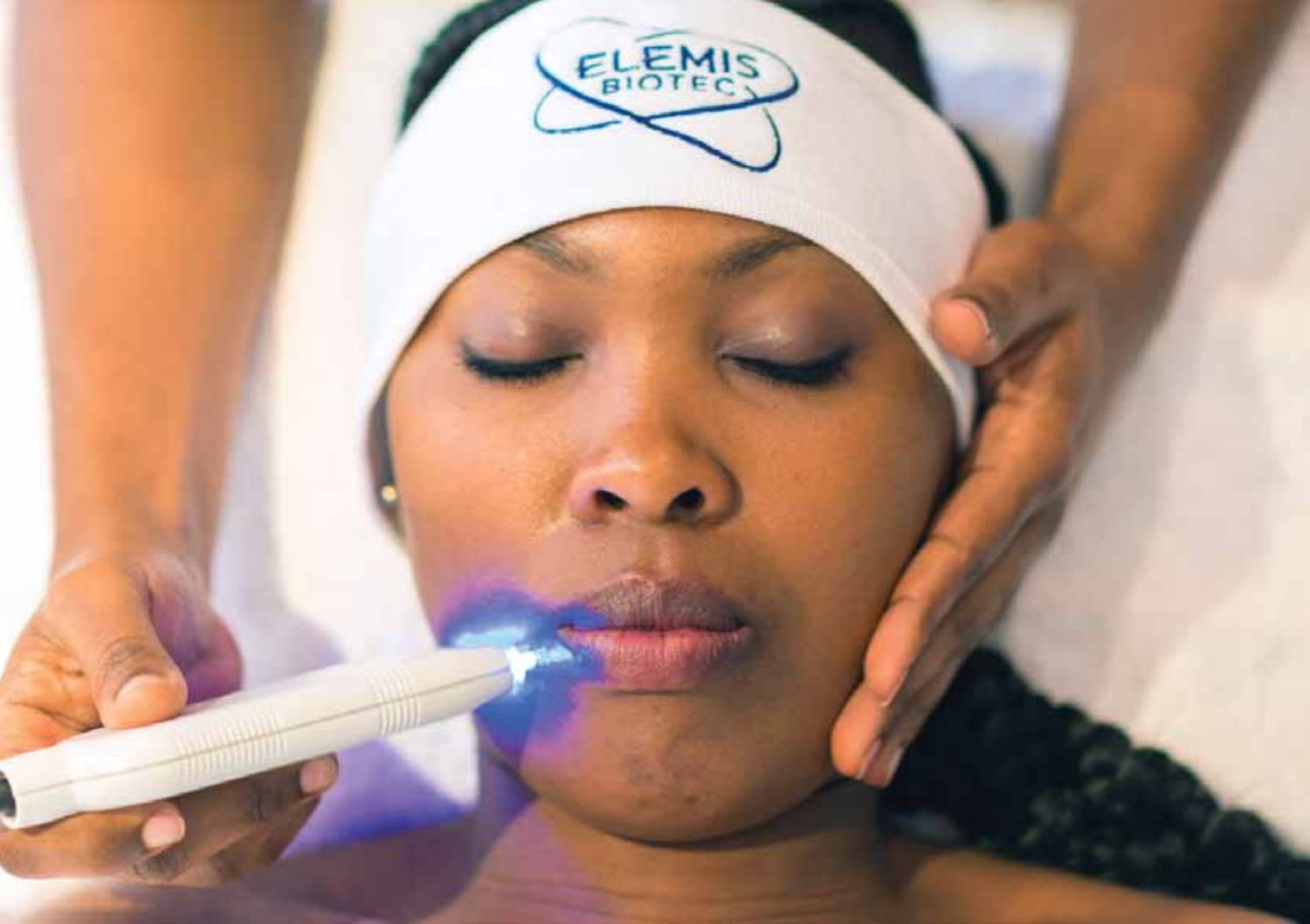Dear Guest,

On behalf of all of us at the Maisha Spa and Health Club, we wish to welcome you to the Nairobi Serena Hotel.

Maisha offers relaxing male and female spa facilities and luxurious treatments, an ultra modern fully equipped gym and aerobics/yoga studio, and a 25-metre heated swimming pool. Our juice bar offers freshly squeezed fruit juices and herbal teas to re-energize and nourish you.

We invite you to let go of the stresses and strains of everyday life and join us as we take you on a journey of self relaxation and mind restoration with a variety of our fitness activities and array of spa treatments that can be tailored to your very need. Allow us to pamper you with our ultimate treatments performed in the tranquillity of Nairobi's finest spa and let us give you time to cherish something truly unique - you.

Details of our spa treatments are available in this folder. Should you wish to make an appointment, please dial Maisha on ext. 477 / 475 and our receptionist or one of our highly trained therapists will assist you in creating your own personalized spa experience.

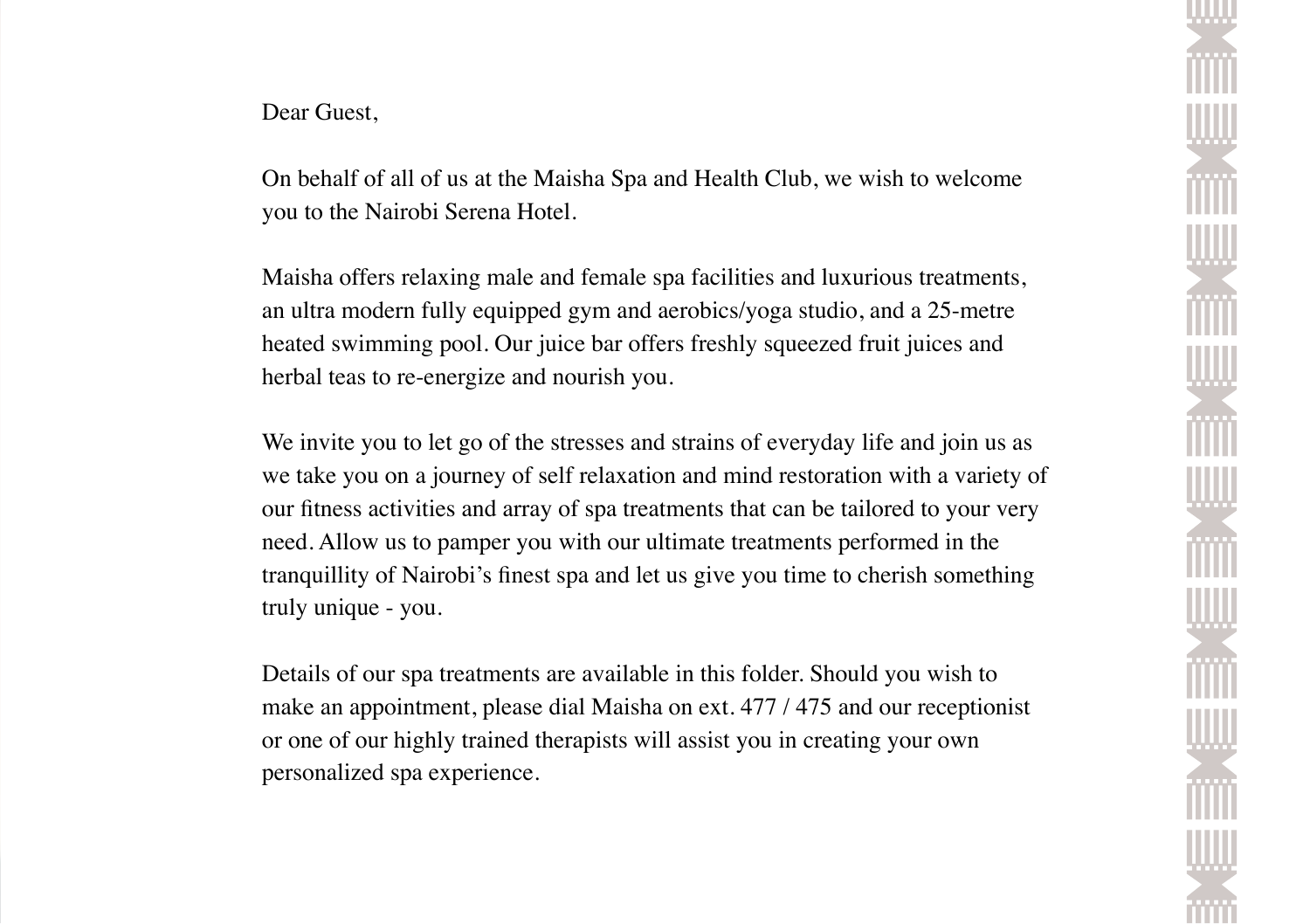

We recommend that you arrive for your appointment 20 - 30 minutes early to allow you to relax and fully take advantage of the wet areas which will further enhance your experience.

We look forward to indulging you.

Yours truly, The Maisha Team

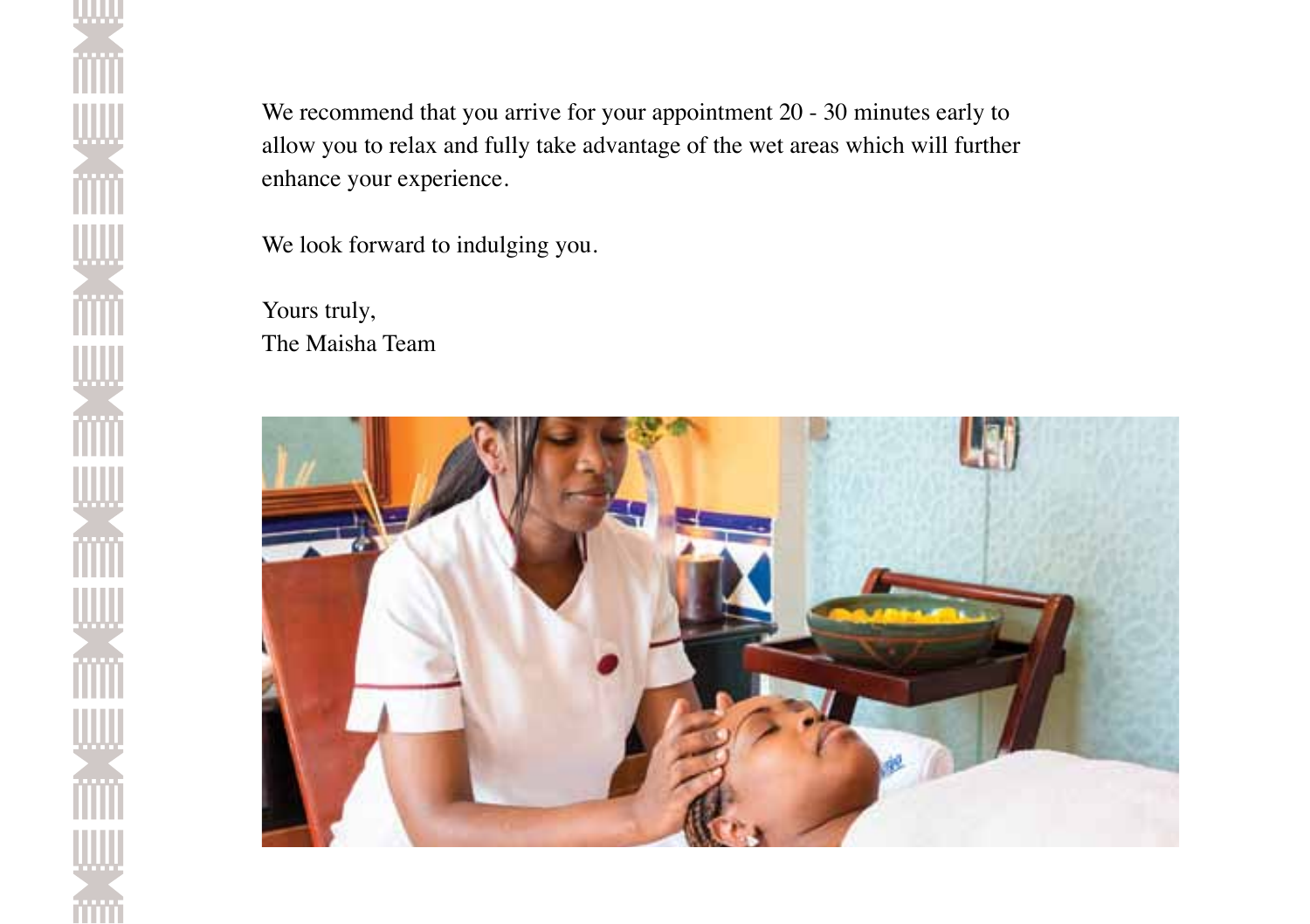# IN ROOM TREATMENTS

| Jet Lag Recovery<br>A reviving massage that promises to ground and regulate<br>your body schedule. Using aromatherapy oils this<br>treatment will banish jet lag by combining a foot massage<br>to sweep away the sluggish feeling, a back and scalp<br>massage to ease tension and boost circulation. | $30 \text{ min}$ | Ksh 4,200 |
|--------------------------------------------------------------------------------------------------------------------------------------------------------------------------------------------------------------------------------------------------------------------------------------------------------|------------------|-----------|
| Indian Head Massage<br>An ancient Ayurvedic therapy for tension headaches, sinus<br>and eyestrain.                                                                                                                                                                                                     | $30 \text{ min}$ | Ksh 4,200 |
| Foot Pressure Massage<br>A therapeutic massage that targets our punished zones.<br>Give yourself a break and let us relax your feet.                                                                                                                                                                   | $30 \text{ min}$ | Ksh 4,200 |
| Tension relief massage (back, legs and scalp)<br>A quick fix to alleviate stress, tension and fatigue.                                                                                                                                                                                                 | $30 \text{ min}$ | Ksh 4,200 |

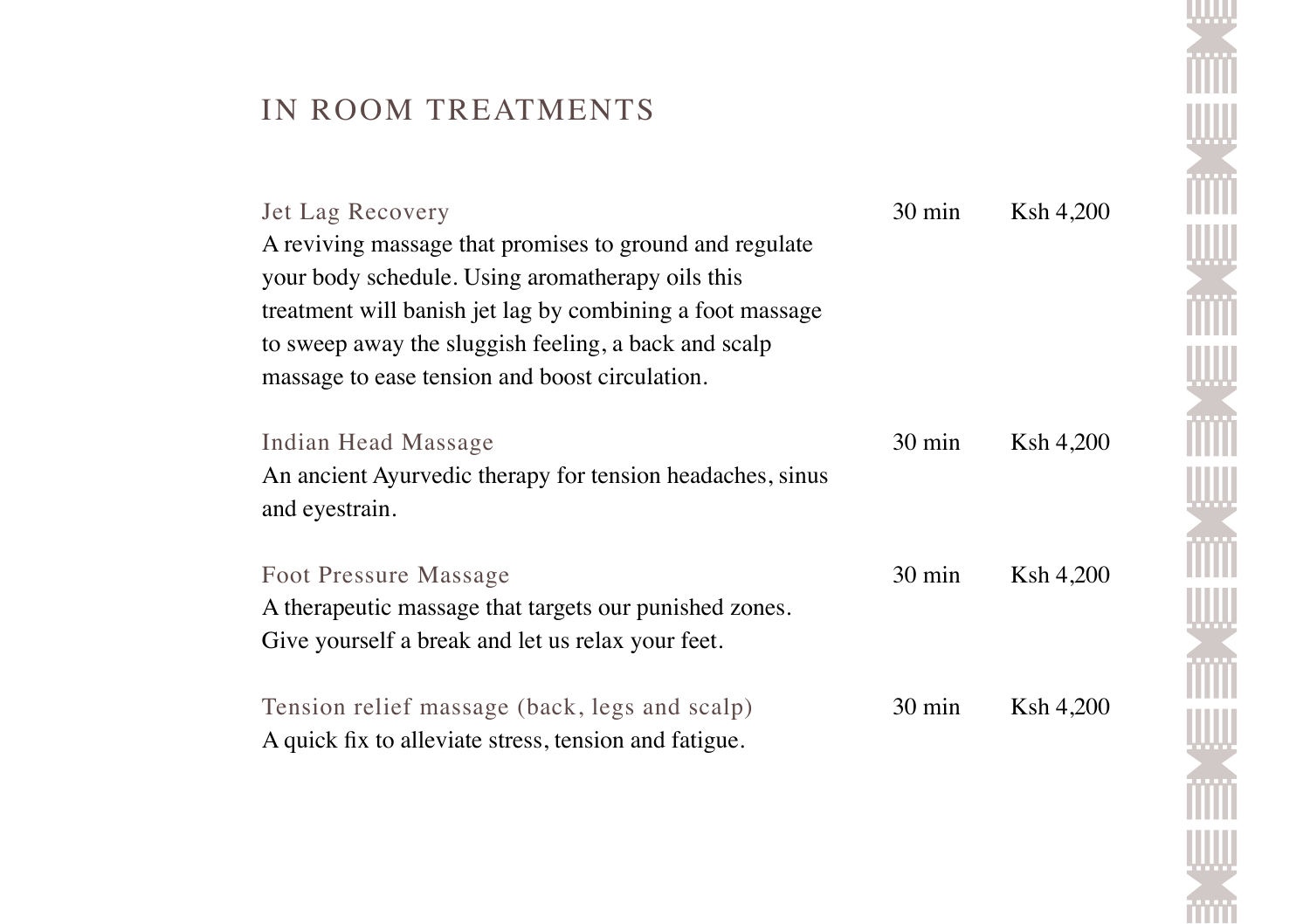### LUXURY BATH MENU

### Relaxing and Calming

Chill out: These calming lavender, mandarin, geranium and marjoram suds are guaranteed to soothe and relax you after the most stressful of day.

Can't sleep? We have the answer: our ultimate restful cocktail of camomile, lavender and neroli oils drift off into a wonderful night sleep

Elemis Milk Ritual Bath Capturing the essence of Cleopatra ancient bathing ritual, this opulent bath will leave your skin soft, supple and deeply nourished.

## POOLSIDE TREATS

Surrender to absolute bliss as we pamper you by the poolside. Experience the luxury of rejuvenating with our poolside therapeutic treatment.

### Indian Massage

This ancient technique is done on the head, back and shoulders to improve circulation and ease tension.

### Extremity Teaser

Hands, feet and scalp massage.

#### Foot Pressure Massage

A therapeutic massage that targets out most punished zone. Give yourself a break and let us relax your feet.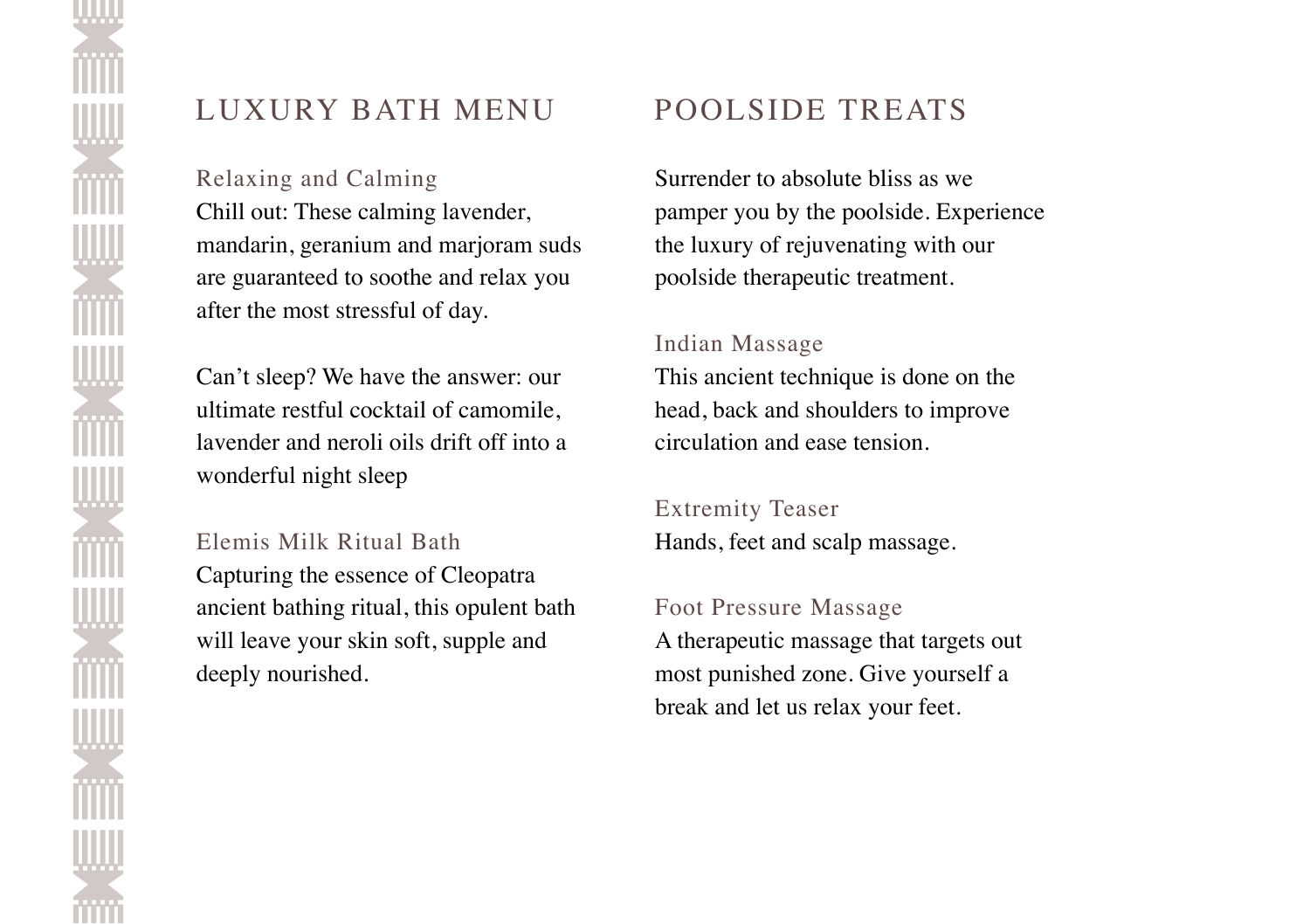## TREATMENT MENU

### ELEMIS ADVANCED ANTI-AGEING FACIALS

*These superior face treatments are further enhanced by luxurious hand, arm and scalp massage sequence for the ultimate in scientific skin therapy.*

| Elemis Pro-Collagen Age Defy<br>This anti-wrinkle facial slows down the visible signs of<br>ageing, leaving the skin firmer uplifted, more youthful<br>looking appearance.                        | $75 \text{ min}$ | Ksh 13,000 |
|---------------------------------------------------------------------------------------------------------------------------------------------------------------------------------------------------|------------------|------------|
| Elemis Dynamic Resurfacing Precision Peel<br>Targeting fine lines, wrinkles, acne, superficial scarring<br>and uneven skin bringing a renewed level of evenness and<br>clarity to the complexion. | $75 \text{ min}$ | Ksh 13,000 |
| Elemis Superfood Pro-Radiance or Marine facials<br>Instantly firms, rejuvenates and pumps the skin, whilst<br>helping to reduce dark circles around the eyes.                                     | $75 \text{ min}$ | Ksh 10,000 |
| Elemis Pro-Definition Lift & Contour<br>Powerful lifting techniques target sagging jowls, cheeks,<br>chin and neck for the ultimate lift effect                                                   | $60 \text{ min}$ | Ksh 13,000 |

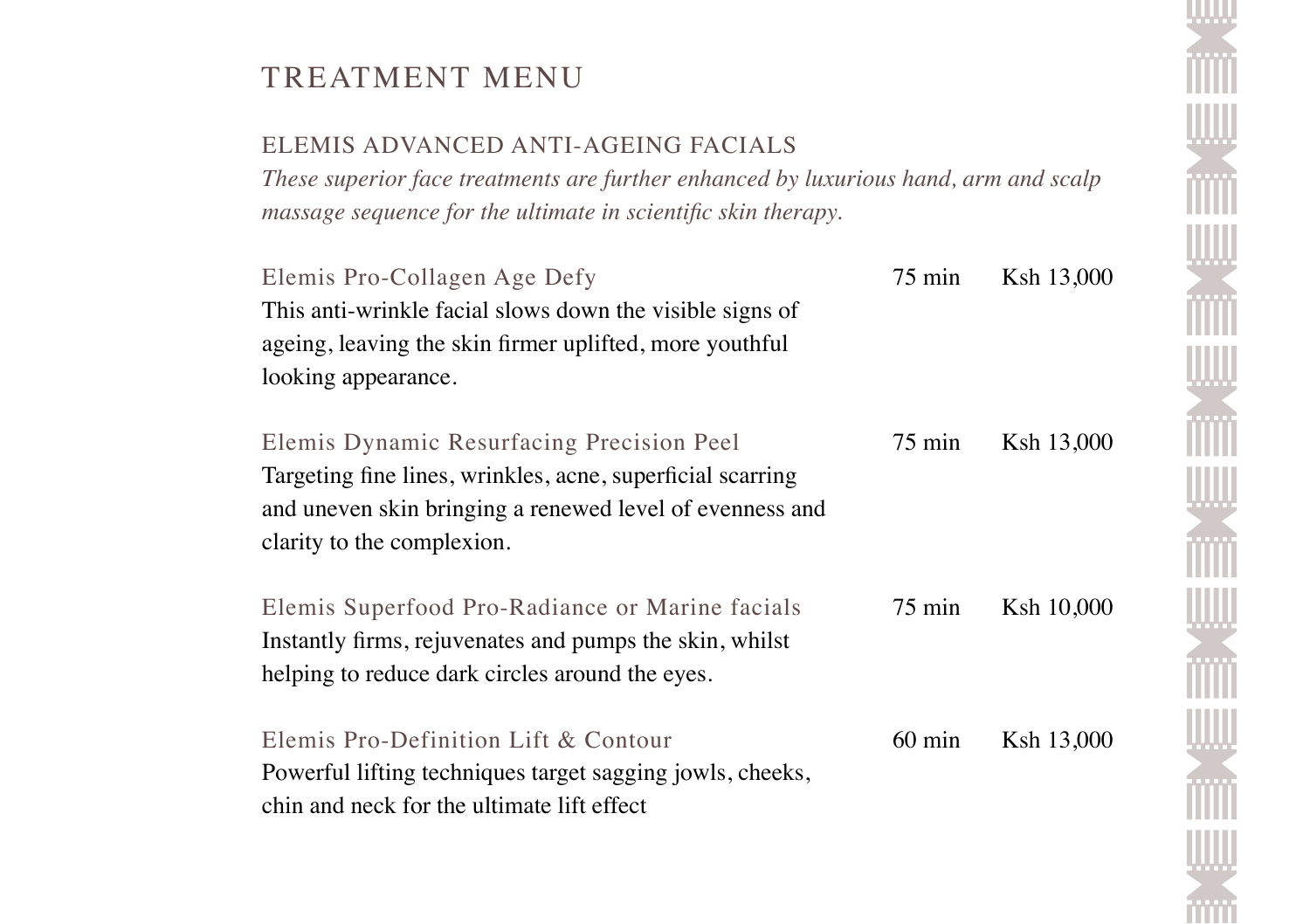### ELEMIS ADVANCED PERFORMANCE FACIAL

| Elemis Sensitive Skin Soother<br>Immediate comfort to stressed and irritated skin.                                                                                        | $75 \text{ min}$ | Ksh 9,000 |
|---------------------------------------------------------------------------------------------------------------------------------------------------------------------------|------------------|-----------|
| Elemis Anti-Blemish Mattify and Calm<br>A purifying treatment that helps to regulate and rebalance<br>the skin leaving a beautiful matt complexion.                       | $75 \text{ min}$ | Ksh 9,000 |
| Elemis Tester Facial<br>An introductory facial that provides a quick pick-me-up<br>for any occasion.                                                                      | $30 \text{ min}$ | Ksh 4,200 |
| Elemis Deep Cleanse Facial<br>Suitable for all skin types, this facial includes cleansing,<br>massage, nourishing mask, and moisturizing leaving the<br>skin revitalized. | $60 \text{ min}$ | Ksh 7,200 |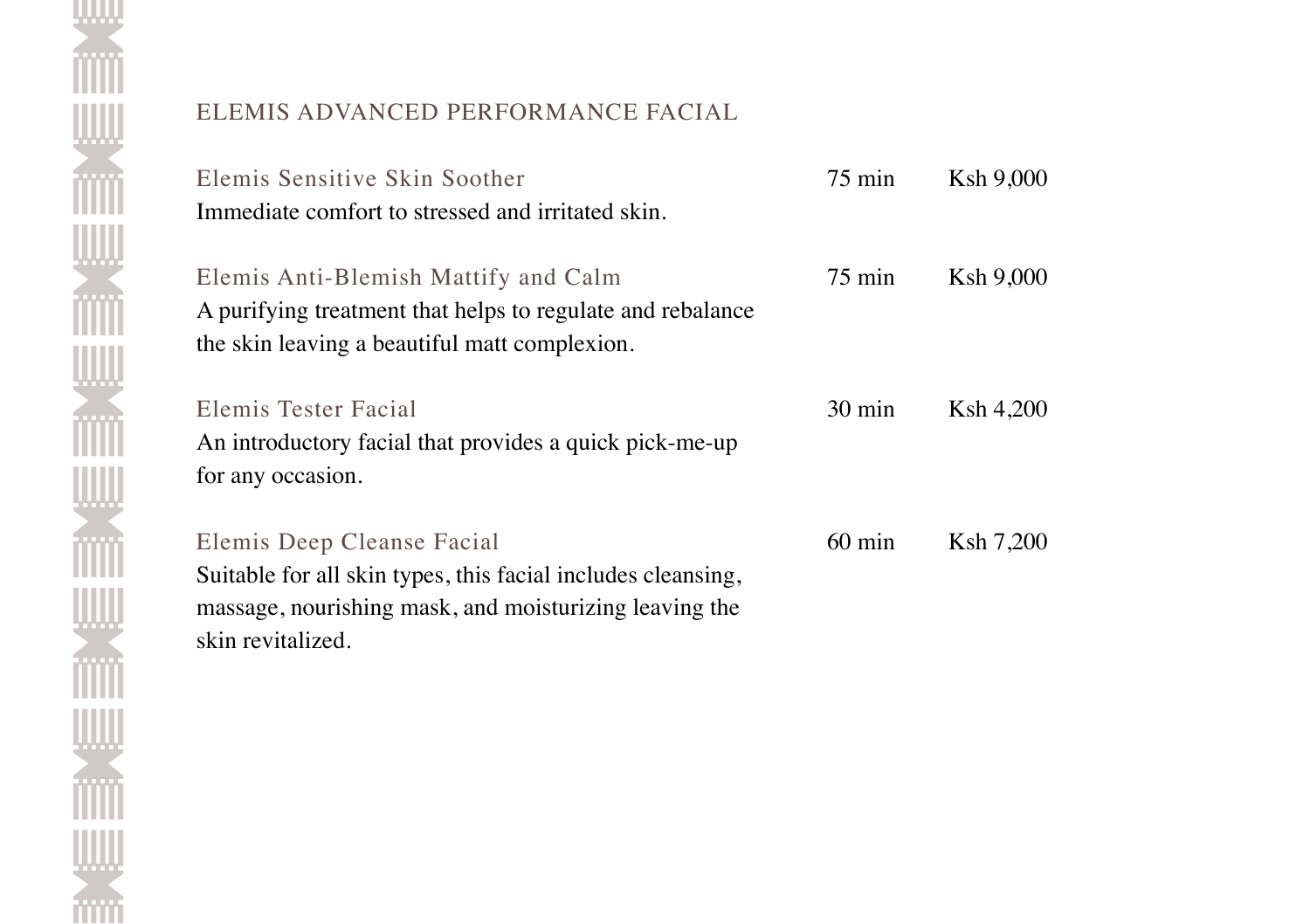# FACE: TECHNOLOGY

*The pioneering BIOTEC machine works to switch your skin back on, increasing its natural cellular energy. Technology turbo-charges touch. The clinically proven results, visibly healthy, nourished and energised skin.*

### TECHNOLOGY: ANTI-AGEING

| Elemis Biotec Firm-a-lift<br>Rediscover the architecture of your face with this ground<br>breaking blend massage and sculpting galvanic technology.<br>Skin is visibly strengthened for a contoured complexion that<br>is remarkably lifted.                                       | $60 \text{ min}$ | Ksh 14,500 |
|------------------------------------------------------------------------------------------------------------------------------------------------------------------------------------------------------------------------------------------------------------------------------------|------------------|------------|
| Elemis Biotec Line Eraser<br>Targets wrinkles and energises the skin towards optimum<br>performance with microcurrent pulses, red and blue light<br>therapy. A powerfully rejuvating clinically proven facial<br>treatment that effectively iron out wrinkles and fills out lines. | $60 \text{ min}$ | Ksh 14,500 |
| Elemis Biotec Skin Resurfacer<br>This revolutionary clinically proven facial addresses skin<br>tone, blemishes and fine lines to transform the texture of the<br>skin. The ultrasonic peel, massage and light therapy deliver a<br>complexion that has never been smoother.        | $60 \text{ min}$ | Ksh 14,500 |

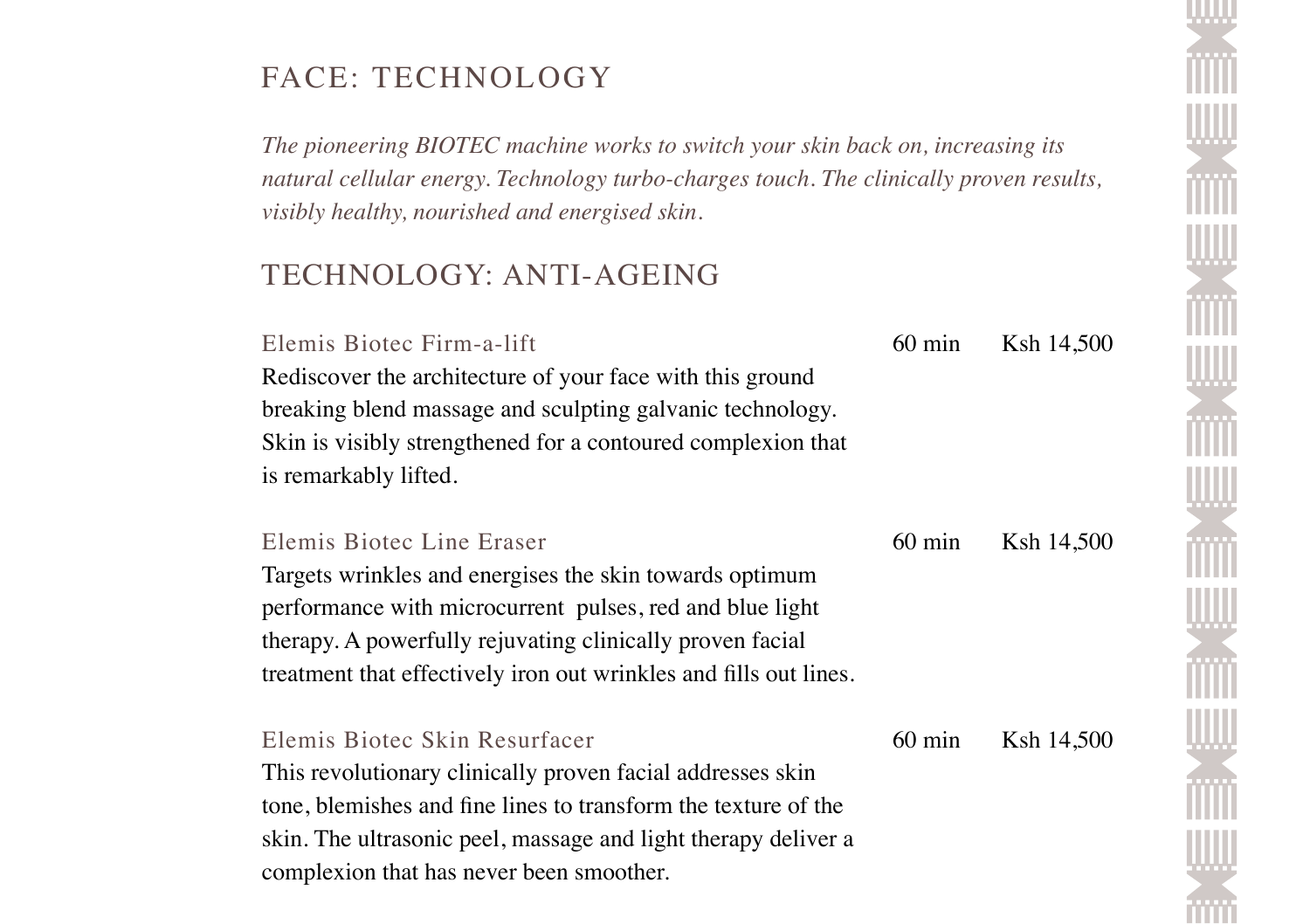### TECHNOLOGY: SKIN SOLUTIONS

### Elemis Biotec Radiance Renew 60 min Ksh 14,500

This cellular -boosting treatment targets sluggish complexions. The ultrasonic peel stimulates the removal of impurities and dead skin cells, while the galvanic rejuvenating current restores moistures for instantly clearer and visibly brighter skin.

Elemis Biotec Blemish Control 60 min Ksh 14,500

A deep cleansing facial that detoxifies and repairs damaged tissue. Ultrasonic vibration, massage, steam and galvanic currents thoroughly decongest and exfoliate. powerful anti-oxidants soothe, while light therapy helps clear the complexion.

### Elemis Biotec Sensitive Skin Soother 60 min Ksh 14,500

This Anti-redness treatment soothes sensitive skin. An oxygen infusion encourages cellular restoration, while red light therapy and calming anti-oxidants improve the skin ability to repair itself. The result is calm and soothed skin.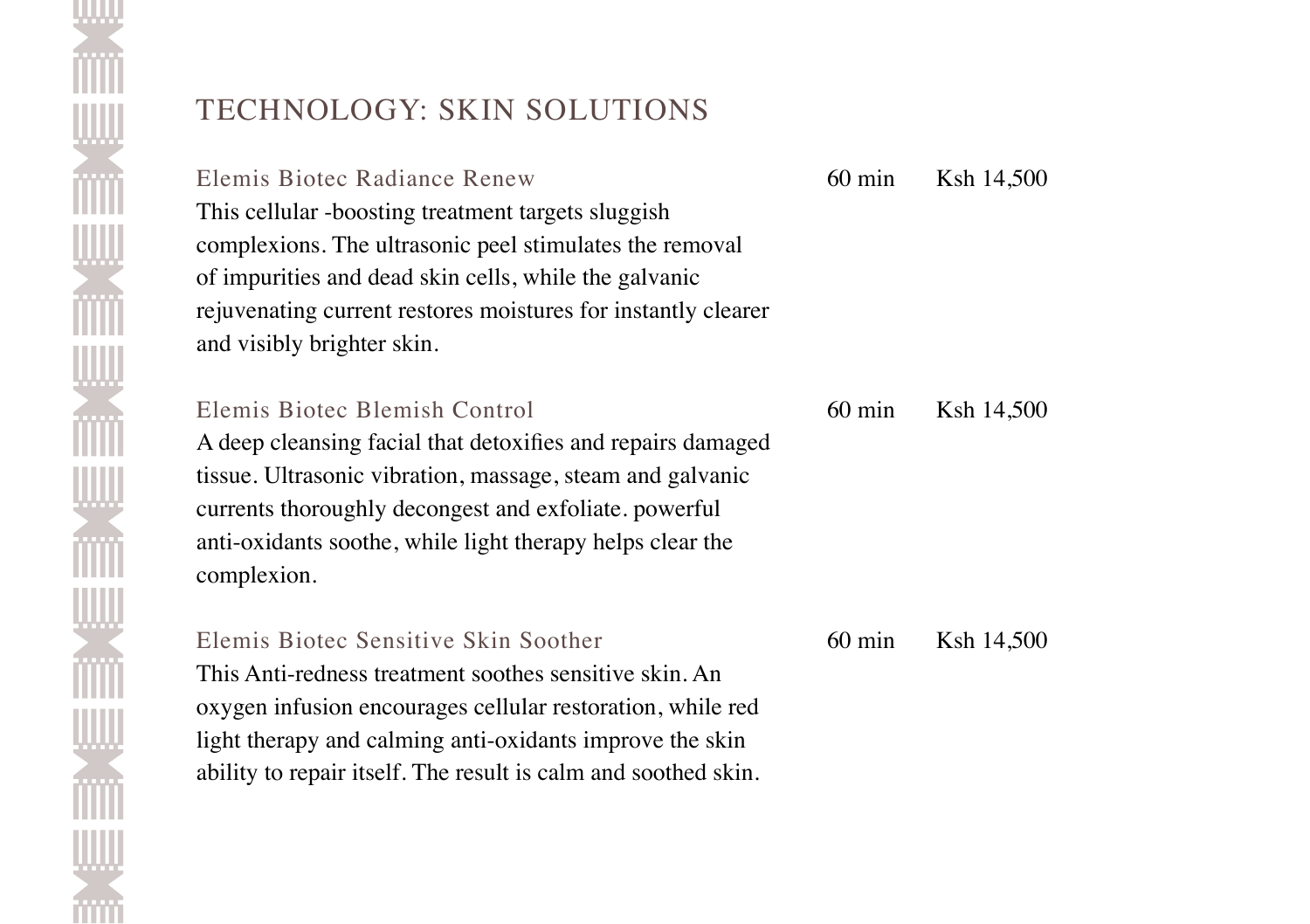## OTHER ELEMIS TREATMENTS

### MASSAGE

| Hot Stone Body Therapy                                   | $90 \text{ min}$ | Ksh 9,500 |
|----------------------------------------------------------|------------------|-----------|
| Healing massage with the aid of heated volcanic stones.  | $60 \text{ min}$ | Ksh 7,000 |
|                                                          | $45 \text{ min}$ | Ksh 5,800 |
| Deeper than Deep Hot Stone Massage                       | $60 \text{ min}$ | Ksh 9,800 |
| Warm basalt stones melt away tension                     |                  |           |
| Heated stones are placed on key energy points, whilst    |                  |           |
| luxuriously warmed oils are massaged deeply into the     |                  |           |
| muscles, getting into areas of tension for maximum       |                  |           |
| relaxation.                                              |                  |           |
| Herbal Compress Massage                                  | $90 \text{ min}$ | Ksh 9,800 |
| Heated compress blended in aromatic oils and traditional | $60 \text{ min}$ | Ksh 7,800 |
| herbs work to soothe aching and tense muscles and        |                  |           |
| enhance a feeling of well-being for mind and body.       |                  |           |

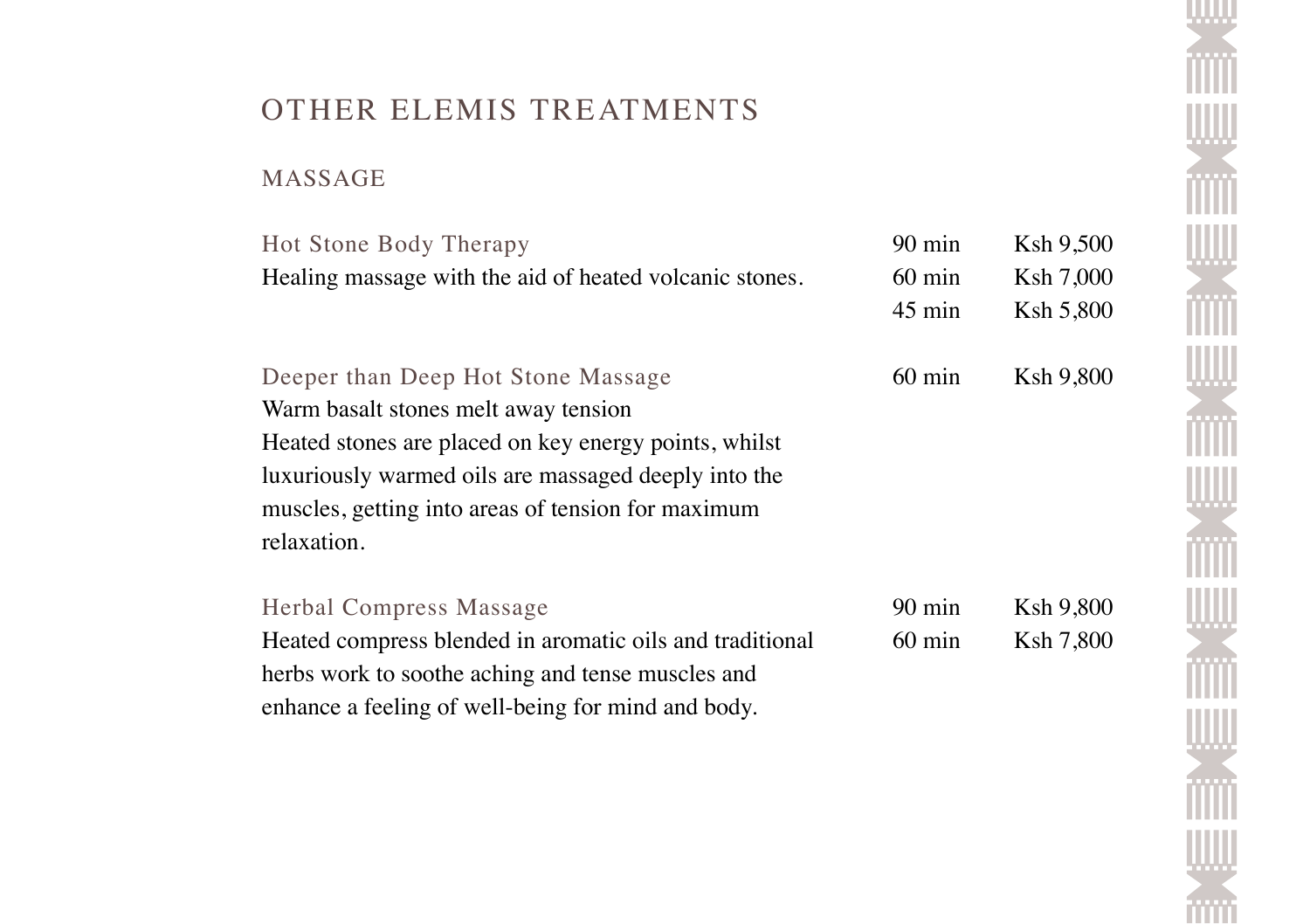| Elemis Freestyle Deep Tissue Massage<br>An exotic massage that incorporates techniques from ten<br>different cultures. |                  |            |
|------------------------------------------------------------------------------------------------------------------------|------------------|------------|
| Choose either:                                                                                                         |                  |            |
| Stress-A-Way                                                                                                           | $60 \text{ min}$ | Ksh 7,000  |
| Wind down and release the tension of the day.                                                                          |                  |            |
| Spirit Reviver                                                                                                         | $60 \text{ min}$ | Ksh 7,000  |
| A powerful surge to invigorate and recharge.                                                                           |                  |            |
| Chakra Balancing                                                                                                       | $60 \text{ min}$ | Ksh 7,000  |
| Reconnect your mind, body and soul.                                                                                    |                  |            |
| Muscle Melt                                                                                                            | $60 \text{ min}$ | Ksh 7,000  |
| Relax and re-energise a tired and aching body.                                                                         |                  |            |
| Elemis Free Style Deep Tissue                                                                                          | $90 \text{ min}$ | Ksh 9,500  |
| Maximum tension relieving results – specifically                                                                       |                  |            |
| targeting the areas of concern.                                                                                        |                  |            |
| Synchronized Massage                                                                                                   | $60 \text{ min}$ | Ksh 12,000 |
| Float away as your tension is eased by two therapists                                                                  |                  |            |
| working on your body using synchronized movement.                                                                      |                  |            |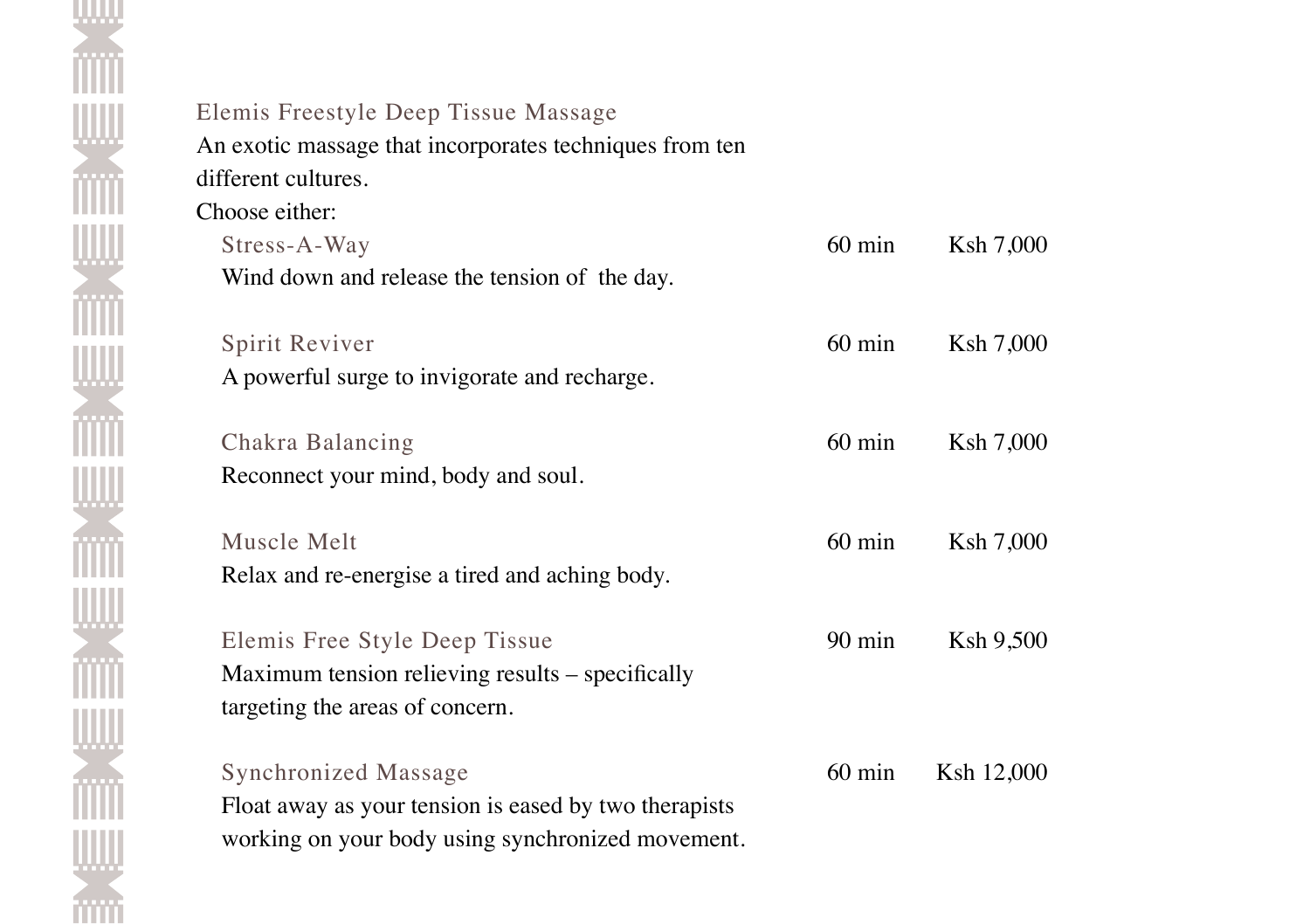| Purely Maisha Aromatherapy Massage<br>Therapeutic massage with the use of essential oils to suit<br>your mood.                              | $90 \text{ min}$<br>$60$ min         | Ksh 9,200<br>Ksh 6,500              |
|---------------------------------------------------------------------------------------------------------------------------------------------|--------------------------------------|-------------------------------------|
| Purely Maisha Swedish Massage<br>Simply relaxing.                                                                                           | 90 min<br>$60 \text{ min}$<br>30 min | Ksh 8,200<br>Ksh 6,200<br>Ksh 4,200 |
| Purely Maisha Deep Tissue Massage<br>Work on specific muscle groups. A wonderful relief for<br>stress related tension.                      | $90 \text{ min}$<br>$60$ min         | Ksh 9,200<br>Ksh 6,500              |
| Sports Massage Therapy<br>Experience relaxation on areas of the body that<br>are overused from repetitive and often aggressive<br>movements | $75 \text{ min}$                     | Ksh 7,500                           |
| Indian Head and Shoulder Massage<br>This ancient Ayurvedic therapy treats the head, neck and<br>shoulders.                                  | $30 \text{ min}$                     | Ksh 4,200                           |
| <b>Full Back Massage</b><br>A quick fix to alleviate stress, tension and tiredness.                                                         | $45 \text{ min}$                     | Ksh 5,800                           |

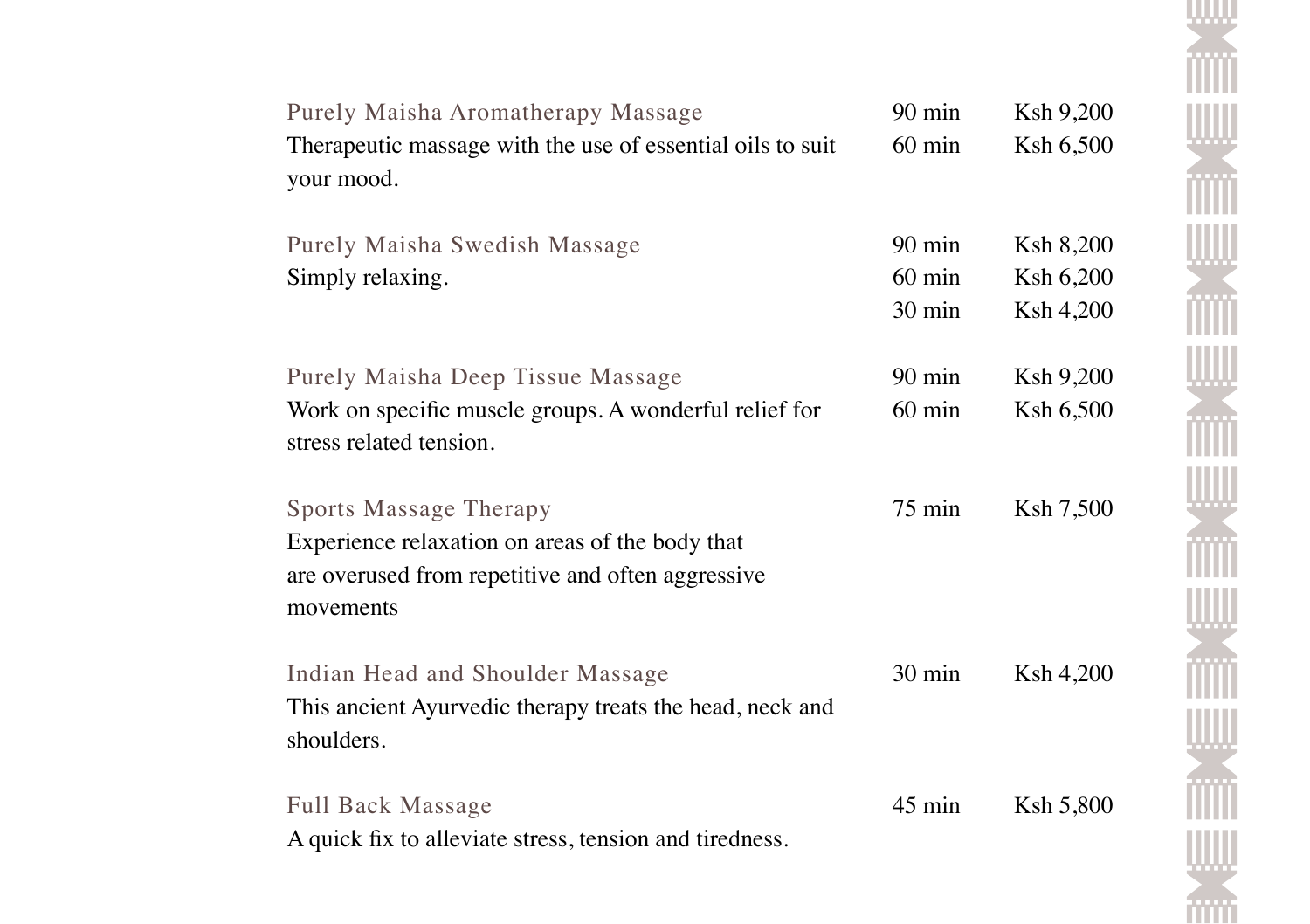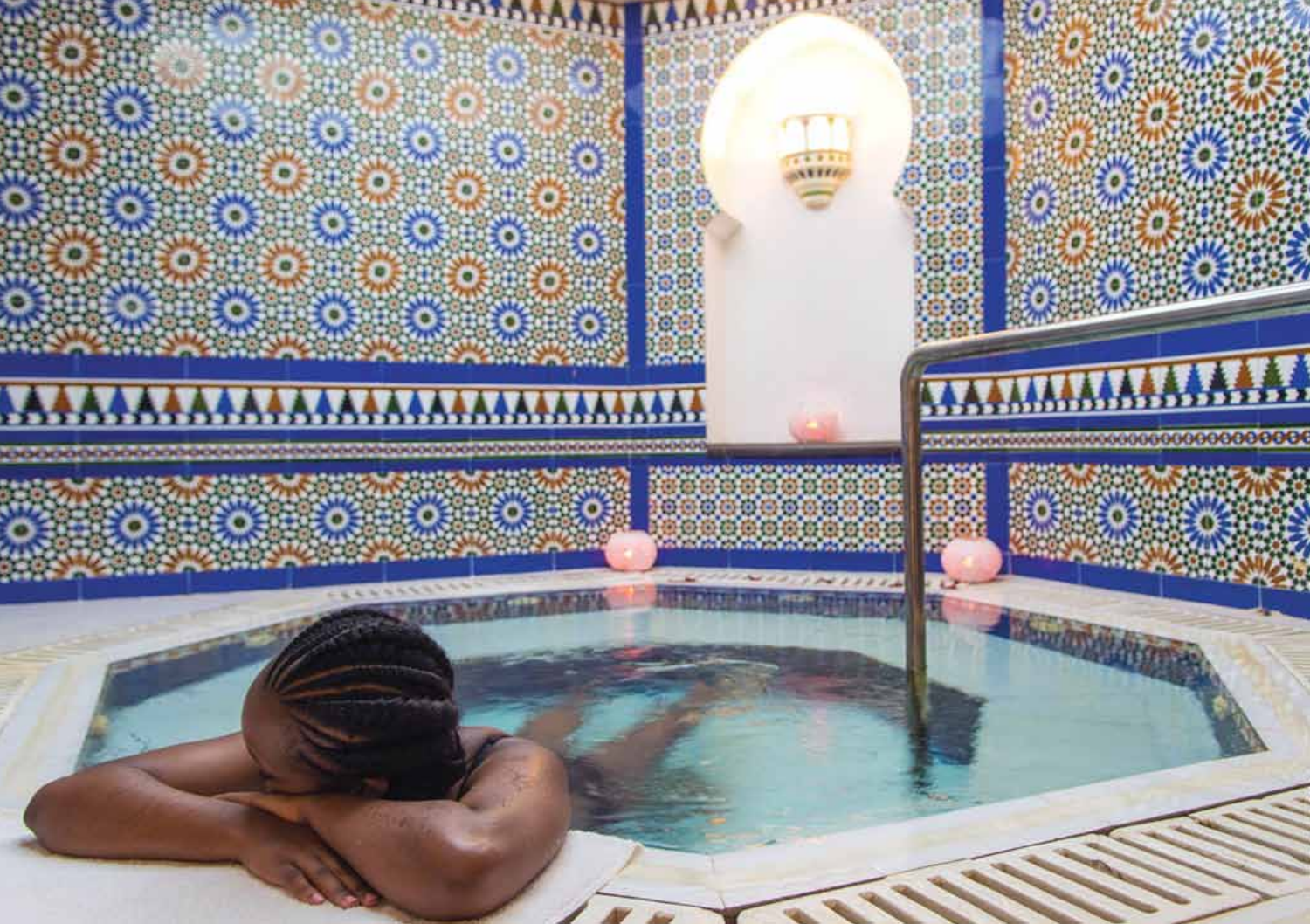| Face & Scalp Massage                                        | $30 \text{ min}$  | Ksh 4,000  |  |
|-------------------------------------------------------------|-------------------|------------|--|
| Works on the muscular tissues of the face and scalp         |                   |            |  |
| effectively releasing tension.                              |                   |            |  |
| Pregnancy massage adapted to each stage of pregnancy        |                   |            |  |
| Elemis Peaceful Pregnancy Massage                           | $75 \text{ min}$  | Ksh 7,800  |  |
| This inspirational therapy connects mother and baby         |                   |            |  |
| through the power of touch. The nurturing massage           |                   |            |  |
| specially designed for mother to be, releases tension in    |                   |            |  |
| your lower and upper back, alleviates swelling on hands     |                   |            |  |
| and feet promoting relaxation whilst uplifting your spirit. |                   |            |  |
|                                                             |                   |            |  |
|                                                             |                   |            |  |
| <b>RITUALS</b>                                              |                   |            |  |
|                                                             |                   |            |  |
| Absolute Spa Ritual                                         |                   |            |  |
| The ultimate skin and body therapy for maximum results.     |                   |            |  |
| Two hours of pure bliss!                                    |                   |            |  |
| Facial combined with the Elemis Deep Tissue Muscle          |                   |            |  |
| Massage.                                                    |                   |            |  |
| With Advanced Anti-Ageing Facial                            | $120 \text{ min}$ | Ksh 16,200 |  |
| With Advanced Performance Facial                            | $120 \text{ min}$ | Ksh 15,600 |  |
|                                                             |                   |            |  |

m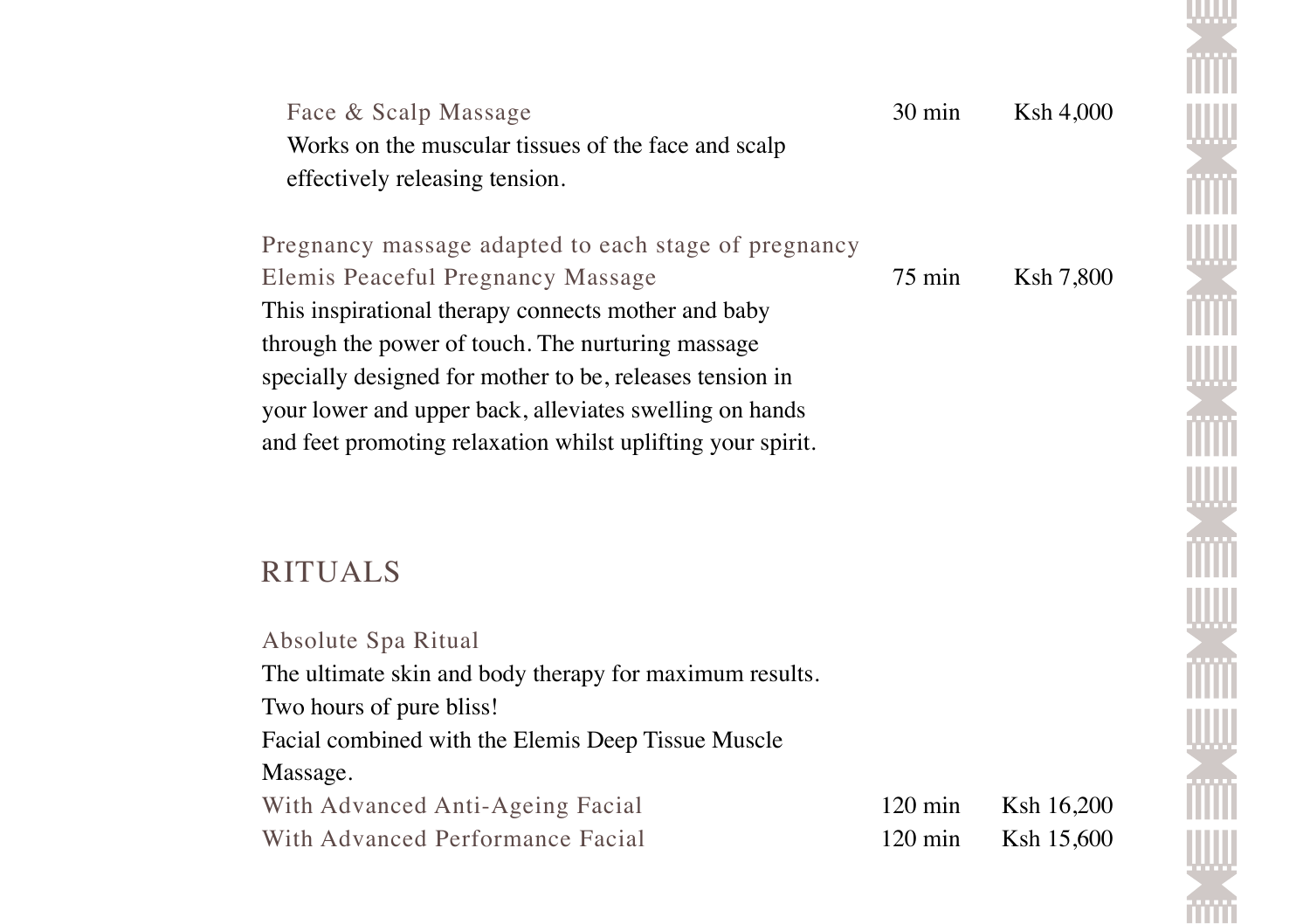| The Serena Aroma Stone Experience<br>This deeply relaxing and rebalancing treatment uses warm<br>basalt stones to help melt away tension. Combined with<br>Skin Specific Facial, this duo will leave you floating! | $120 \text{ min}$ | Ksh 14,500 |
|--------------------------------------------------------------------------------------------------------------------------------------------------------------------------------------------------------------------|-------------------|------------|
| <b>Back Cleansing Treatment</b><br>The back, a hard to reach area, finally gets the attention it<br>deserves!                                                                                                      | $30 \text{ min}$  | Ksh 4,200  |
| Maisha Luxury Bath<br>A butler drawn aroma bath in the comfort of your own<br>bedroom.<br>Preparation time 30 mins                                                                                                 |                   | Ksh 5,000  |
| Foot Pressure Massage<br>Eases tired aching feet.                                                                                                                                                                  | $30 \text{ min}$  | Ksh 4,200  |
| REFLEXOLOGY THERAPY<br>Pressure points on the feet are stimulated using warm<br>basalt stones to release blocked energy from corresponding<br>areas in your body to give an overall feeling of well-being.         | $60$ min          | Ksh 5,800  |

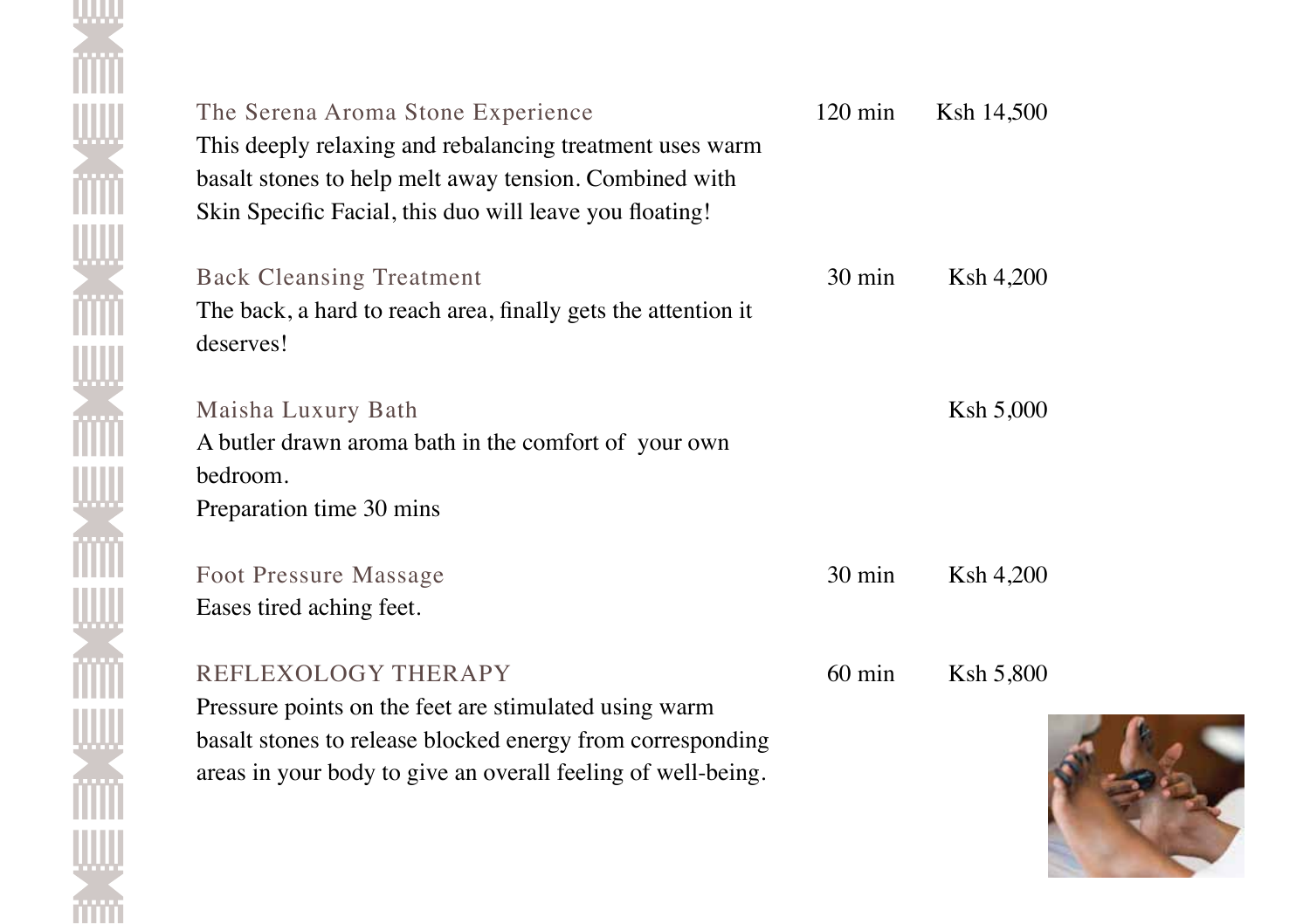### JUST FOR MEN

### TOUCH

*Elemis High Performance Skin Energiser The hard working facials for ageing, dehydrated skin and tired eyes. It maximises cell regeneration, as steam and extraction decongest. Whilst scalp and foot massage deeply relaxing.*

| Skin IQ Facial                                           | $75 \text{ min}$ | Ksh 9,000  |
|----------------------------------------------------------|------------------|------------|
| Ideal for stressed, dehydrated skin.                     |                  |            |
|                                                          |                  |            |
| Urban Cleanse Facial                                     | $75 \text{ min}$ | Ksh 9,000  |
| Deep cleanse and complete skin detox leaving the skin    |                  |            |
| clear and squeaky clean.                                 |                  |            |
|                                                          |                  |            |
| <b>MEN: TECHNOLOGY</b>                                   |                  |            |
| Elemis Biotec Super-Charge Facial for men                | $60 \text{ min}$ | Ksh 14,500 |
| The facial to de-stress, de-age and de-fatigue the male  |                  |            |
| complexion while activating ultimate skin dynamism,      |                  |            |
| ultrasonic peeling, steam and galvanic current deliver a |                  |            |
| deep clean for a multi-tasking, time efficient solution. |                  |            |
|                                                          |                  |            |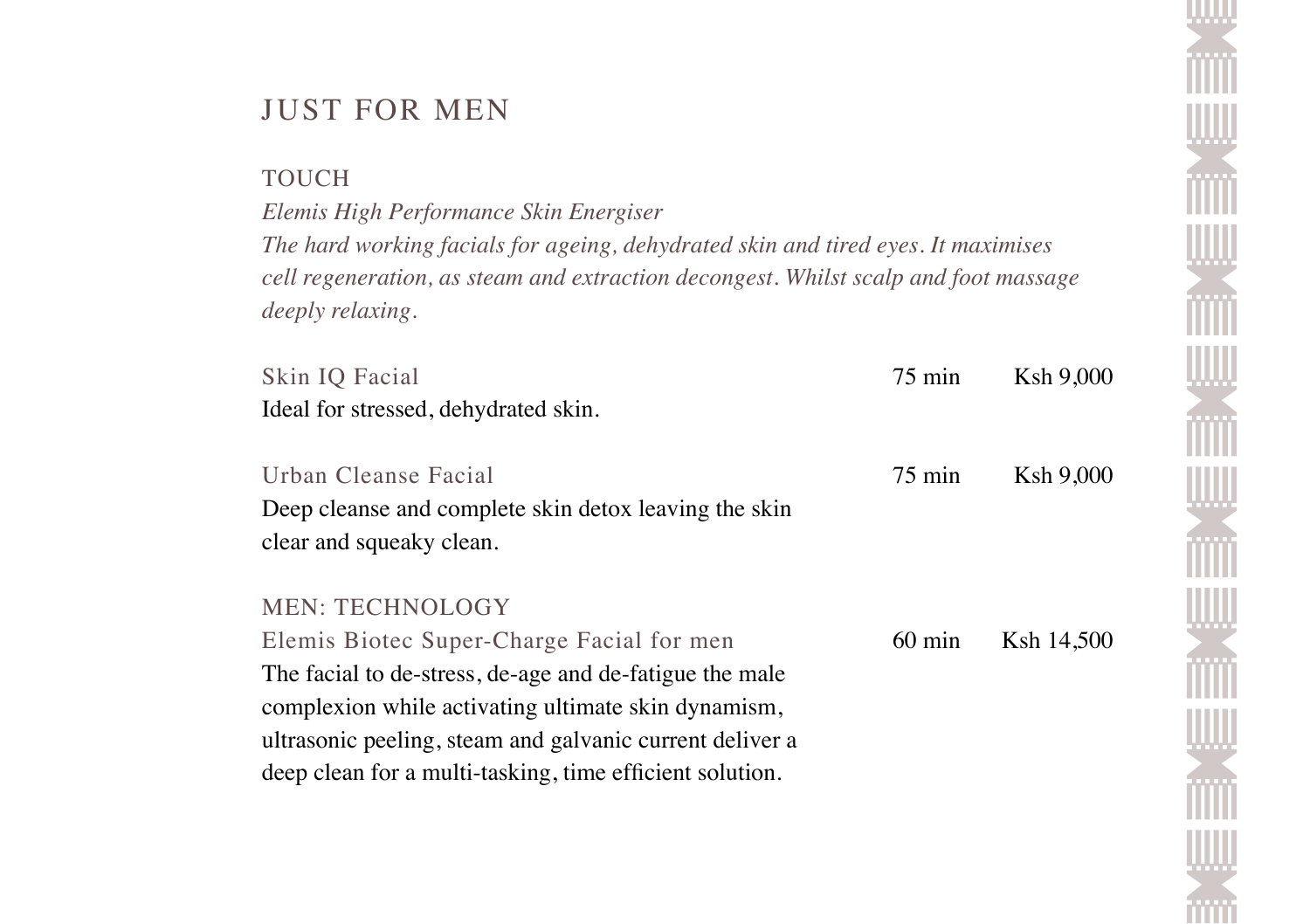Total Time Out 120 min Ksh 15,600 The ultimate indulgence! Select either the Anti-Ageing Elemis Skin IQ or Urban Cleanse Facial. Combine with the Elemis Freestyle Deep Tissue Massage.

### EXOTICS

| Elemis intensely cleansing salt scrub -                      | $30 \text{ min}$  | Ksh 5,800  |
|--------------------------------------------------------------|-------------------|------------|
| Lime and Ginger                                              |                   |            |
| An exfoliation ritual to invigorate and revitalize the body. |                   |            |
| Elemis intensely cleansing salt scrub - Frangipani           | $30 \text{ min}$  | Ksh 5,800  |
| Pure sensuality to enliven the senses – an opulent exotic    |                   |            |
| therapy that leaves the skin smooth and softened.            |                   |            |
| Maisha Coffee Scrub                                          | $30 \text{ min}$  | Ksh 5,000  |
| An uplifting body exfoliation.                               |                   |            |
| Maisha Indulgence                                            | $120 \text{ min}$ | Ksh 12,500 |
| Body scrub, body wrap and massage.                           |                   |            |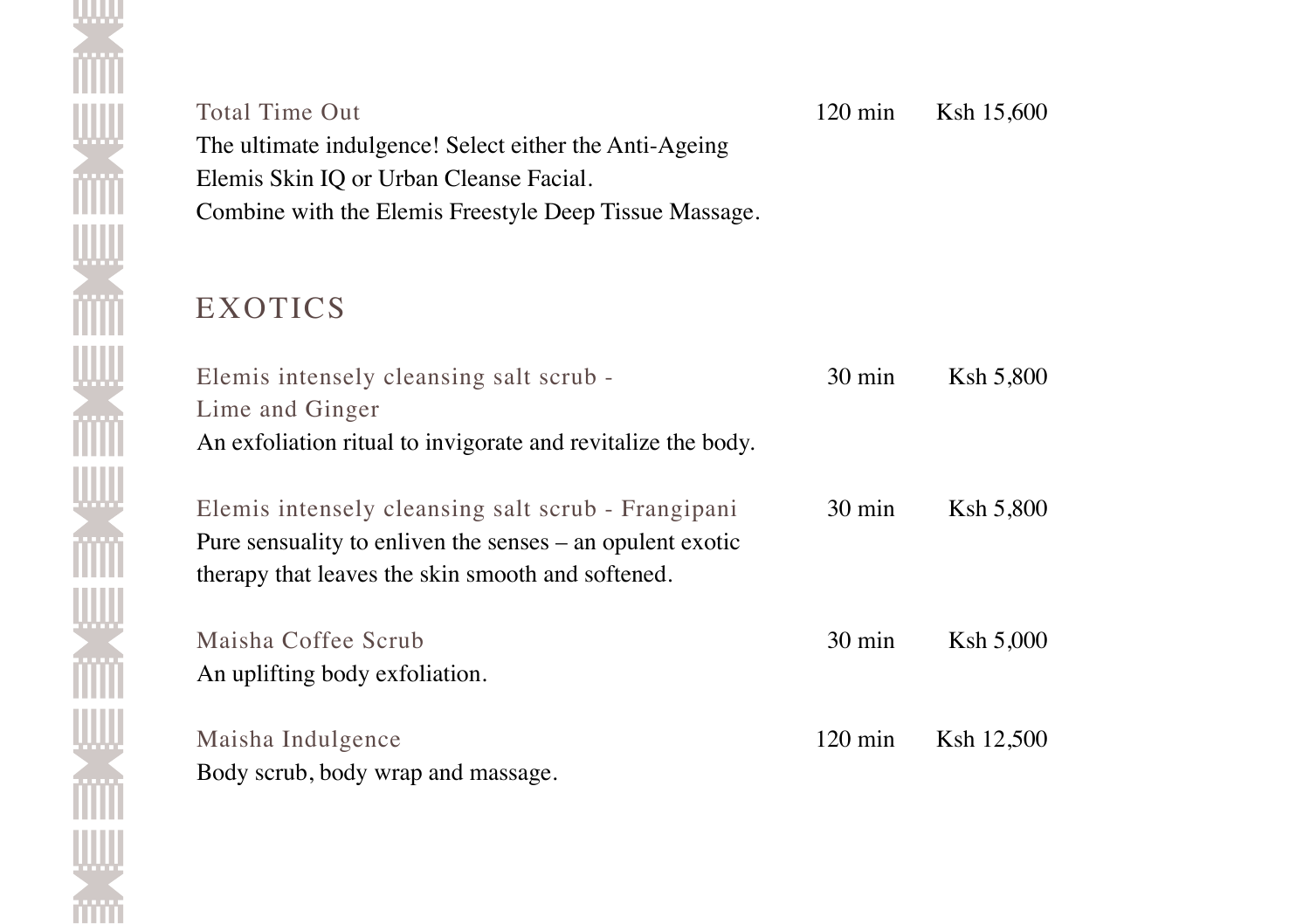| Chocolate Scrub<br>An exfoliating to slough away dead skin cells and reveal<br>young glowing skin beneath.                      | $30 \text{ min}$  | Ksh 5,800  |
|---------------------------------------------------------------------------------------------------------------------------------|-------------------|------------|
| Chocolate Wrap<br>This body wrap will moisturize the skin and boost<br>circulation – chocolate lovers dream!                    | $30 \text{ min}$  | Ksh 5,800  |
| Chocolate Body Therapy<br>Experience a luxurious chocolate decadence for the body;<br>body scrub, wrap and massage.             | $120 \text{ min}$ | Ksh 15,500 |
| <b>DETOX</b>                                                                                                                    |                   |            |
| Cellutox Aroma Spa Ocean Wrap<br>A detoxifying blend to decongest and stimulate the system.                                     | $75 \text{ min}$  | Ksh 6,500  |
| Musclease Spa Aroma Ocean Wrap<br>Powerful seaweed that helps complete muscle relaxation<br>by easing aching and tense muscles. | $75 \text{ min}$  | Ksh 6,500  |

.<br>WW

NE SINES

**WW** 

m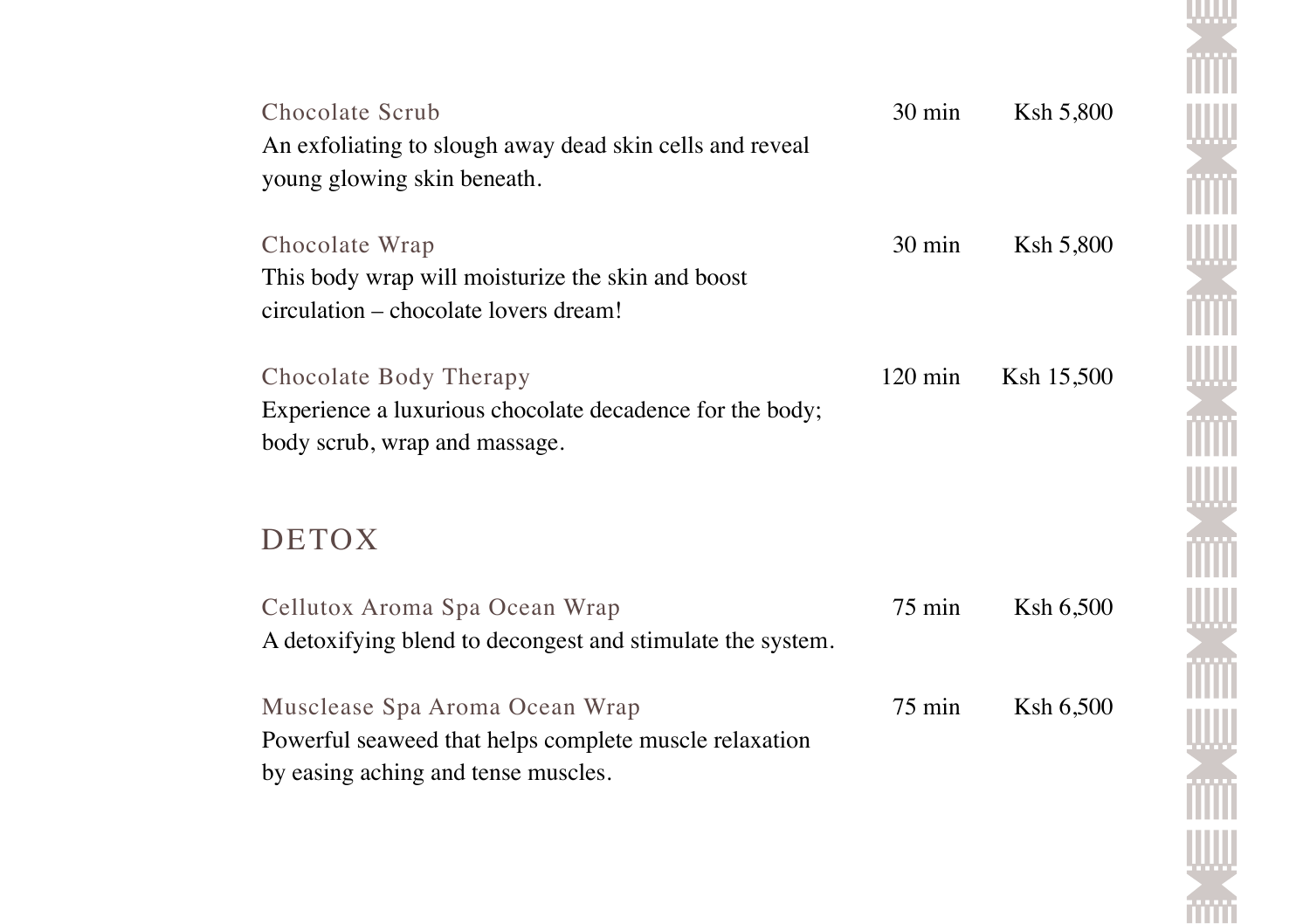### Elemis targeted toning tightener 60 min Ksh 9,000

Tightening and toning are the pillars of this treatment, a powerful blends of salt, minerals and seaweeds work together to target cellulite and poor skin tone on thighs, hip, abdomen and back of arms. The result is a targeted body airbrush and skin that looks and feels intensely toned and refreshed.

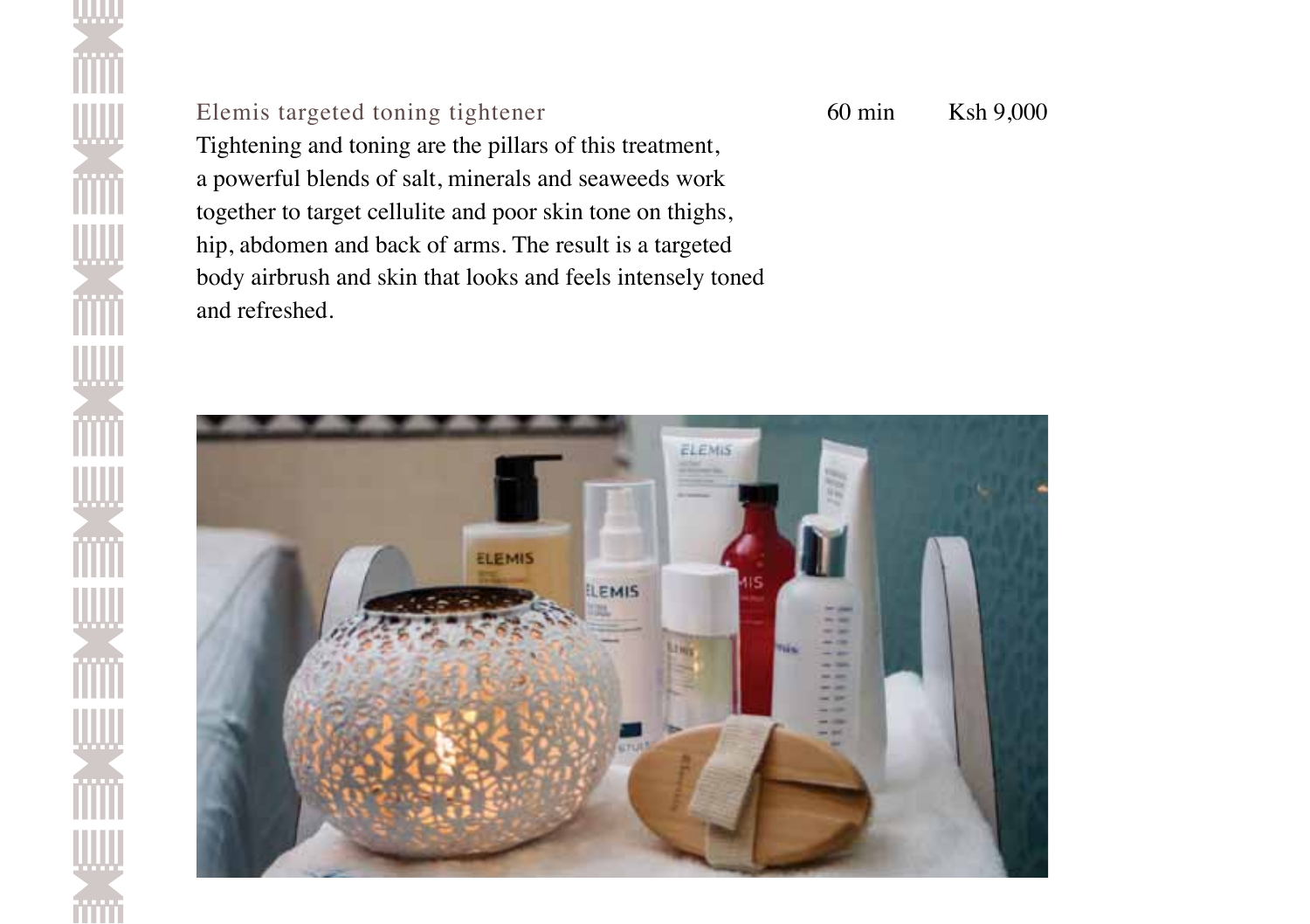## GROOMING

| Eyebrow shape             | $30 \text{ min}$ | Ksh 1,500 |
|---------------------------|------------------|-----------|
| Eyelash tint              | $30 \text{ min}$ | Ksh 2,500 |
| Eyebrows tint             | $30 \text{ min}$ | Ksh 2,000 |
| Upper lip $& Chin$ waxing | $30 \text{ min}$ | Ksh 2,000 |
| Full leg waxing           | 60 min           | Ksh 3,200 |
| Upper leg waxing          | $45 \text{ min}$ | Ksh 3,000 |
| Half leg waxing           | $30 \text{ min}$ | Ksh 2,500 |
| Arm waxing                | $30 \text{ min}$ | Ksh 2,000 |
| Underarm waxing           | $15 \text{ min}$ | Ksh 1,700 |
| Half arm waxing           | $15 \text{ min}$ | Ksh 1,700 |
| Brazillian wax            | $30 \text{ min}$ | Ksh 3,500 |
| Bikini line               | $30 \text{ min}$ | Ksh 2,000 |
| Chest or back - from      | $30 \text{ min}$ | Ksh 3,200 |

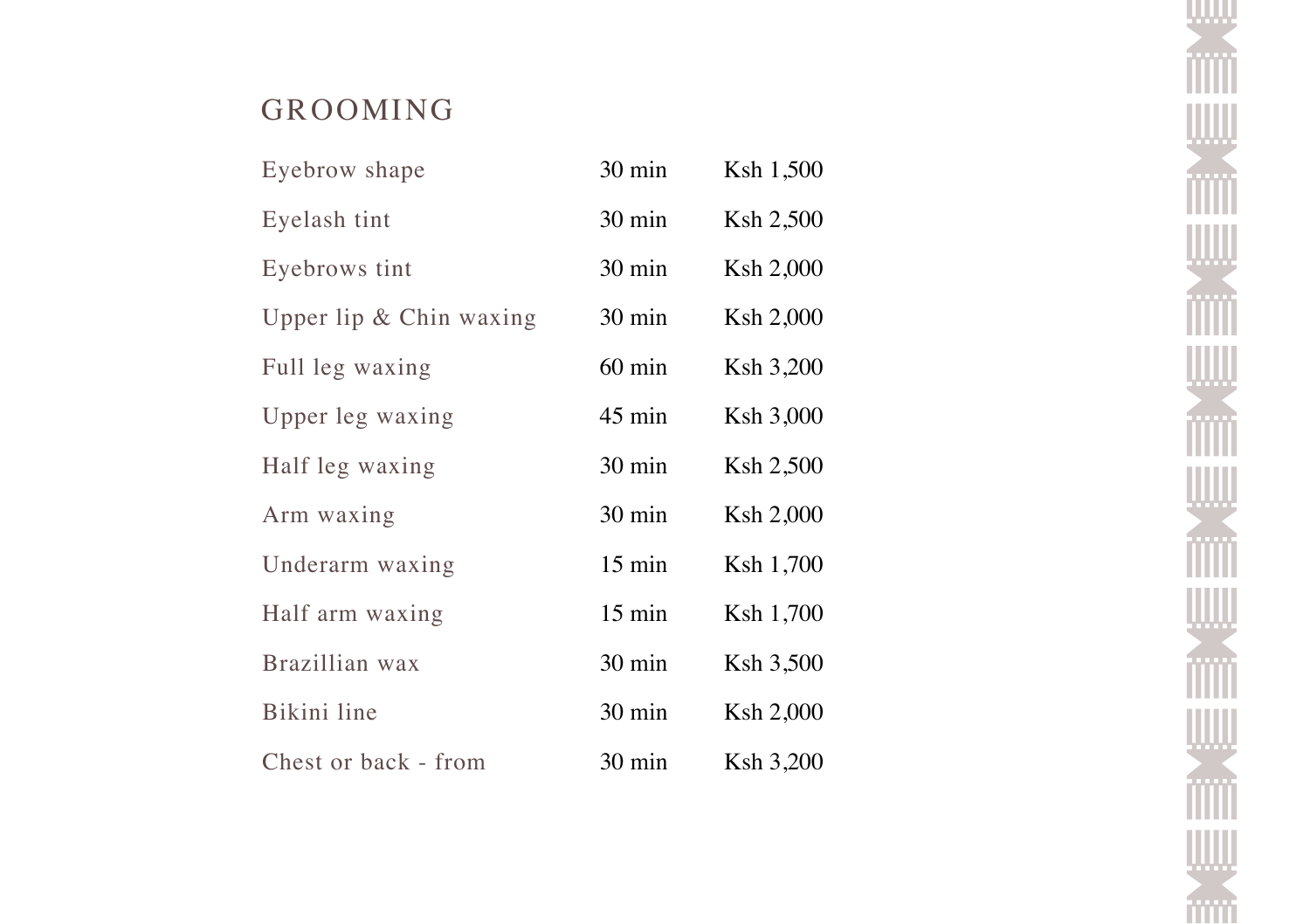# HANDS AND FEET CARE

| Gel Spa Manicure      | $75 \text{ min}$ | Ksh 3,500 |
|-----------------------|------------------|-----------|
| Exotic manicure       | $60 \text{ min}$ | Ksh 2,500 |
| Speedy manicure       | $30 \text{ min}$ | Ksh 1,800 |
| Sole delight pedicure | $75 \text{ min}$ | Ksh 3,000 |
| Gel Spa Pedicure      | $75 \text{ min}$ | Ksh 3,500 |
| Speedy pedicure       | $45 \text{ min}$ | Ksh 2,000 |
| Gel Polish change     | $30 \text{ min}$ | Ksh 2,200 |
| Gel Polish removal    | $30 \text{ min}$ | Ksh 1,200 |
| Nail Revarnish        | $20 \text{ min}$ | Ksh 1,500 |

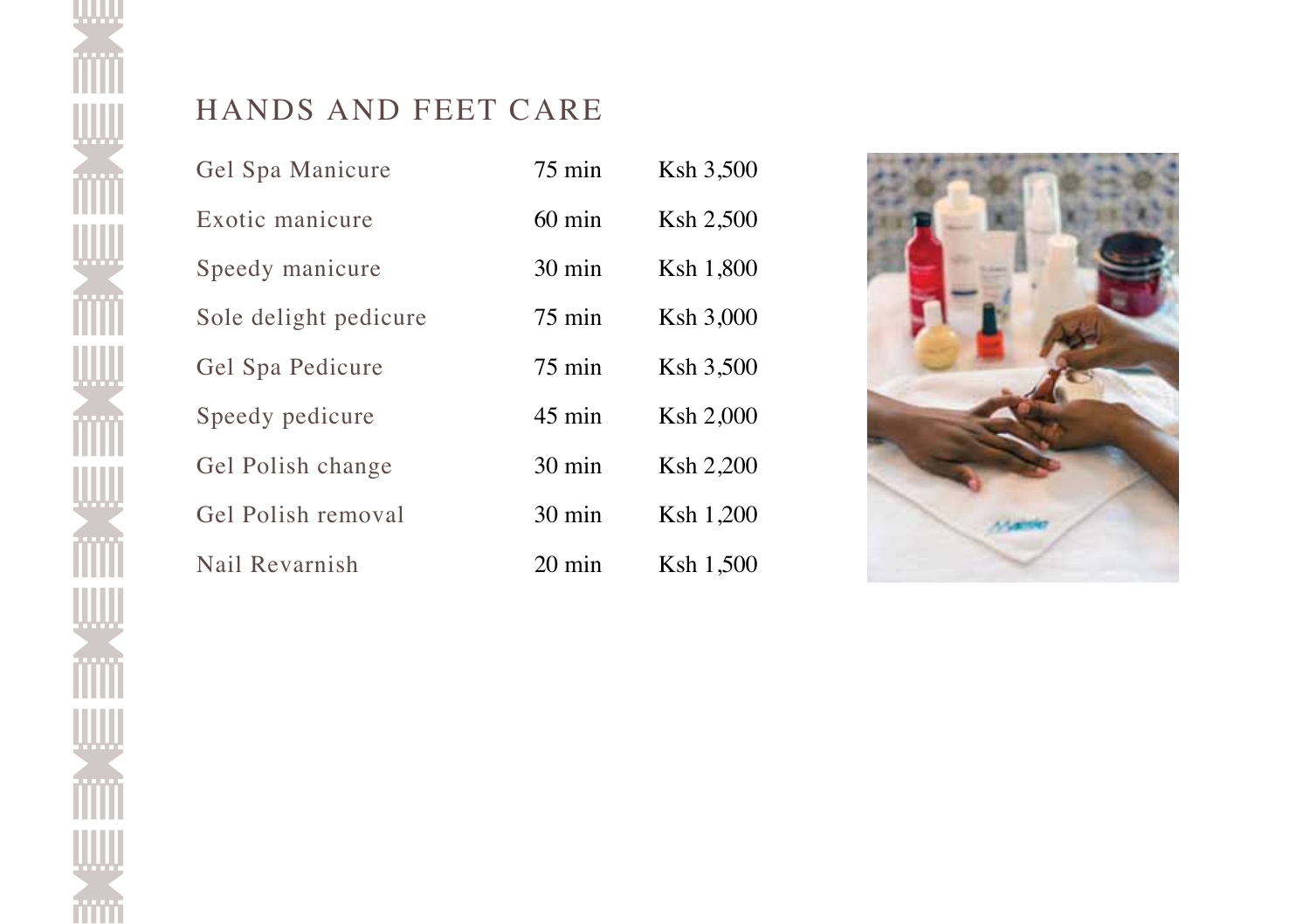# THE GYM

OPENING HOURS

0500 - 2200 hrs (weekdays) 0700 - 2100 hrs (weekends and public holidays)

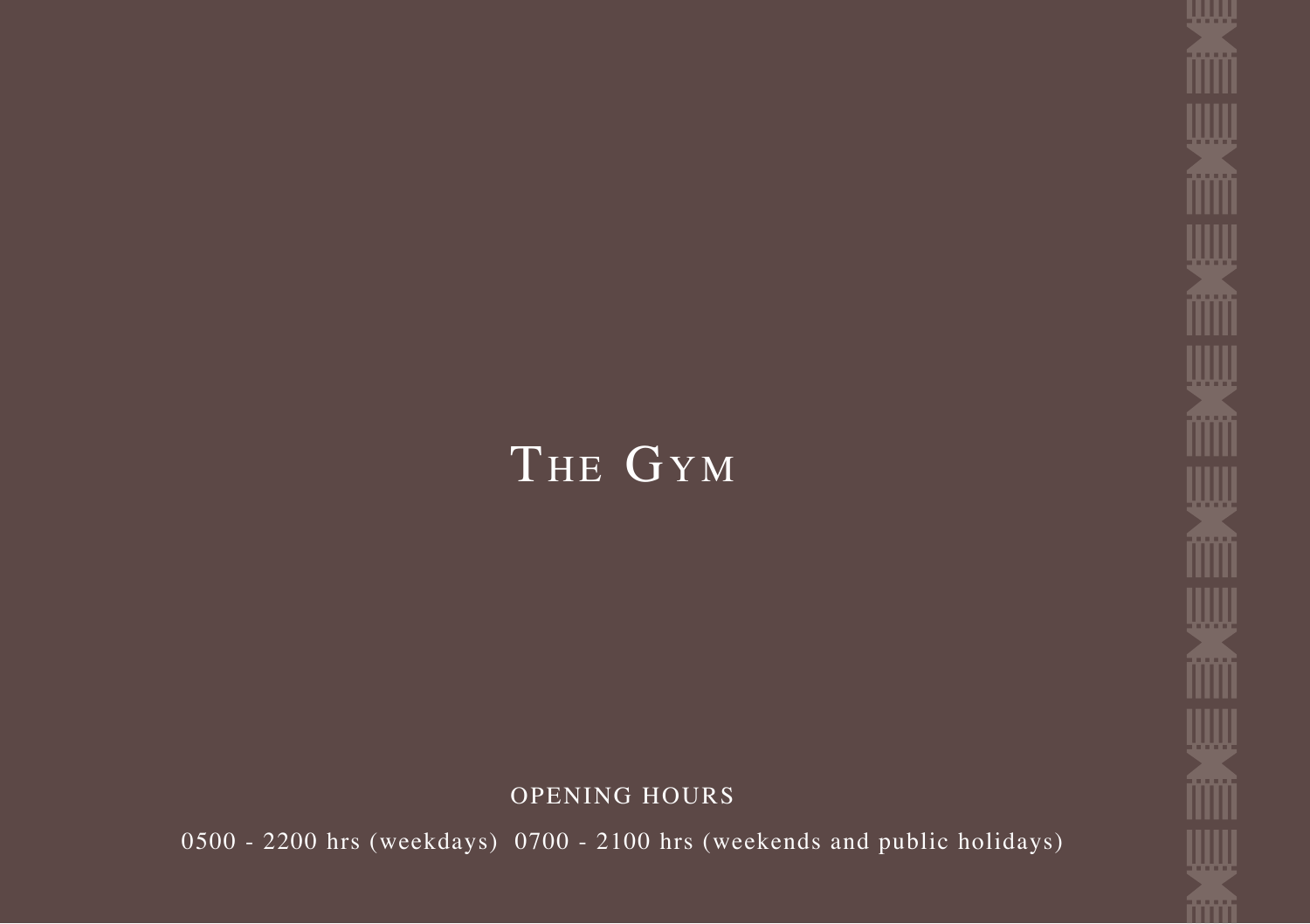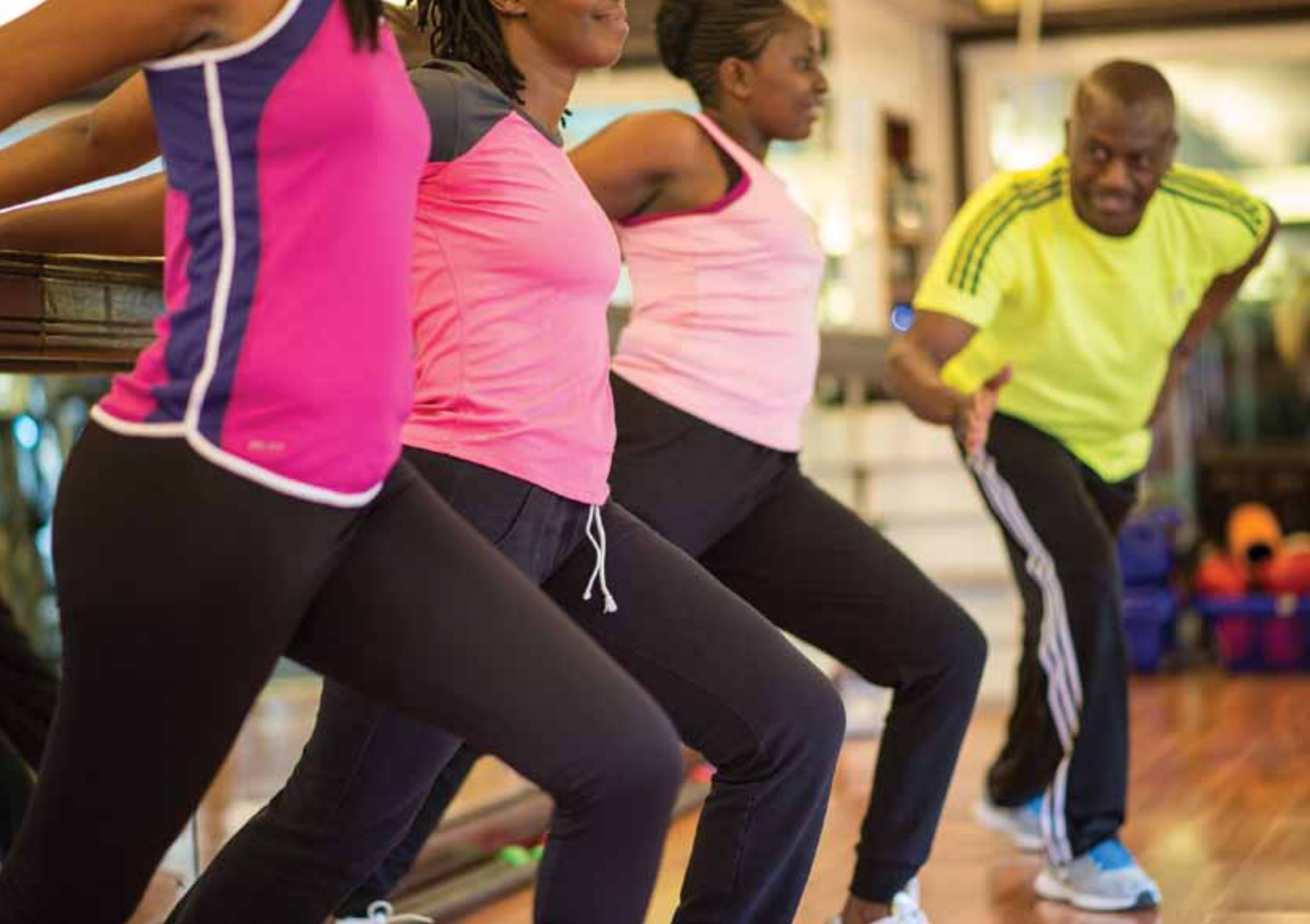The Maisha Health Club & Spa boast a fully equipped gym featuring the latest cardiovascular and isotonic machines. Free weights and aerobics / yoga studio: stunning separate male and female spa facilities, including steam baths, sauna and Jacuzzi. A relaxing area for use after treatments or workout and as part of your spa experience where you can unwind, a 25-metre heated swimming pool and our juice bar offers complimentary freshly squeezed fruit juices and herbal teas to re-energies and nourish you.

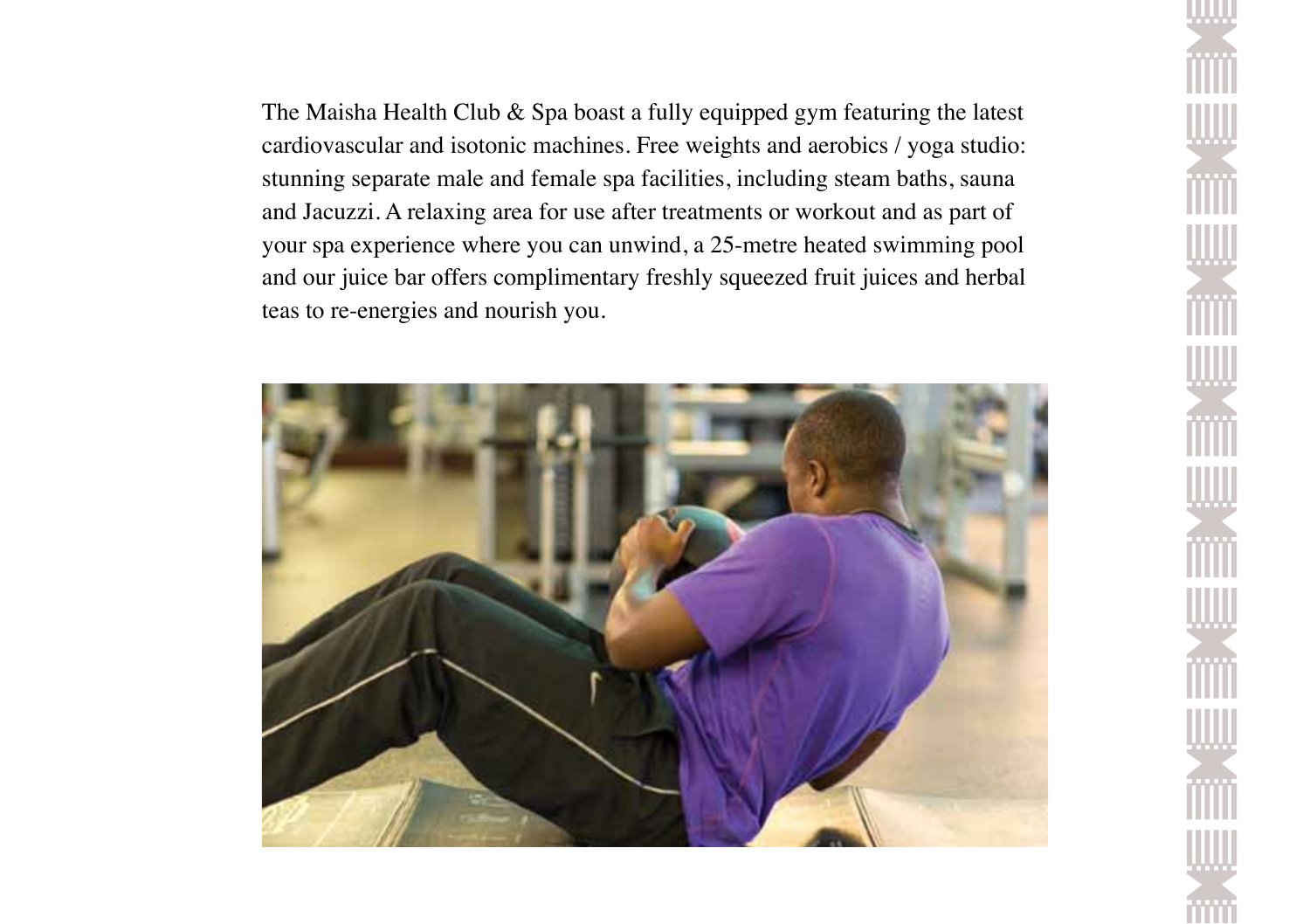# DESCRIPTION

| <b>Class</b> | <b>Definition</b>                                                                                                                                                       | <b>Intensity</b> |
|--------------|-------------------------------------------------------------------------------------------------------------------------------------------------------------------------|------------------|
| Ab-Blast     | Abdominal exercises to work your mid-section,<br>gain stability and increase flexibility.                                                                               | Moderate / High  |
|              | Aqua-Aerobics An all-round cardiovascular workout that will let<br>the water take away the high impact and weight of<br>the workout on your muscles.                    | Low / Moderate   |
| Body-tone    | A great cardiovascular workout for all parts of the<br>body. Excellent for trimming and toning.                                                                         | Moderate         |
| Box-fit      | Box-fit is an all level circuit training class.<br>Classes include a strength/cardio workout, boxing<br>techniques, pad work, timed stations, music and<br>lots of fun! | High             |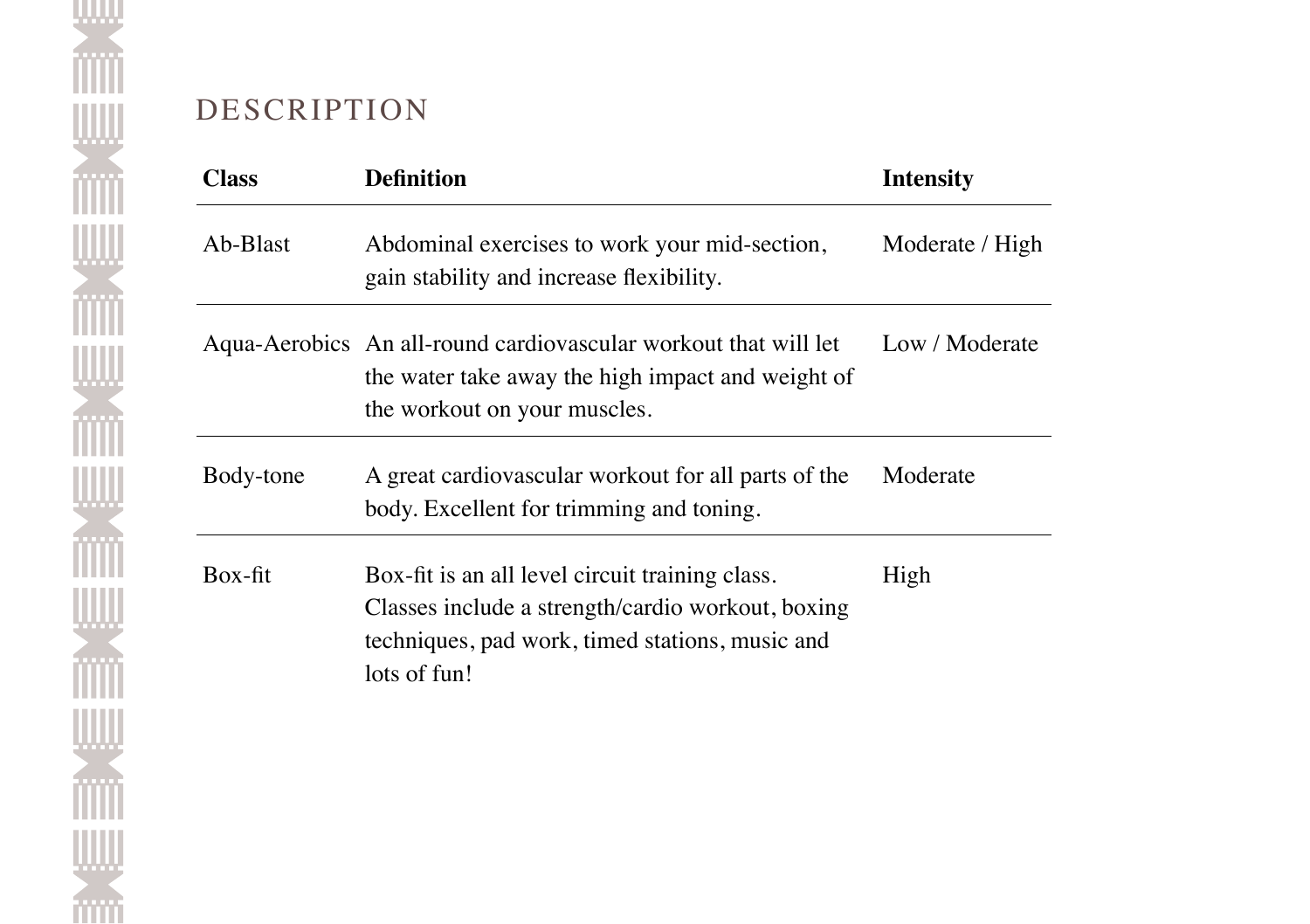### Body toning

| <b>Class</b>        | <b>Definition</b>                                                                                                                                                          | <b>Intensity</b> |
|---------------------|----------------------------------------------------------------------------------------------------------------------------------------------------------------------------|------------------|
| Circuit<br>Training | Circuit training is a high intensity workout that<br>uses multiple types of fitness training in short sharp<br>doses.                                                      | High             |
| Kick-boxing         | Punch and kick your way into shape with a<br>combination of boxing and kick boxing delivered<br>in a high intensity fun environment. Guaranteed to<br>burn those calories! | High             |
| Pilates             | Pilates focuses on stretching and strengthening the<br>whole body to improve balance, muscle strength,<br>flexibility and posture also relieving stress and<br>tension.    | Low / Moderate   |
| Salsa               | An energetic, upbeat class, based on Salsa dance<br>steps and taught to pulsing Latin rhythms.                                                                             | Low / Moderate   |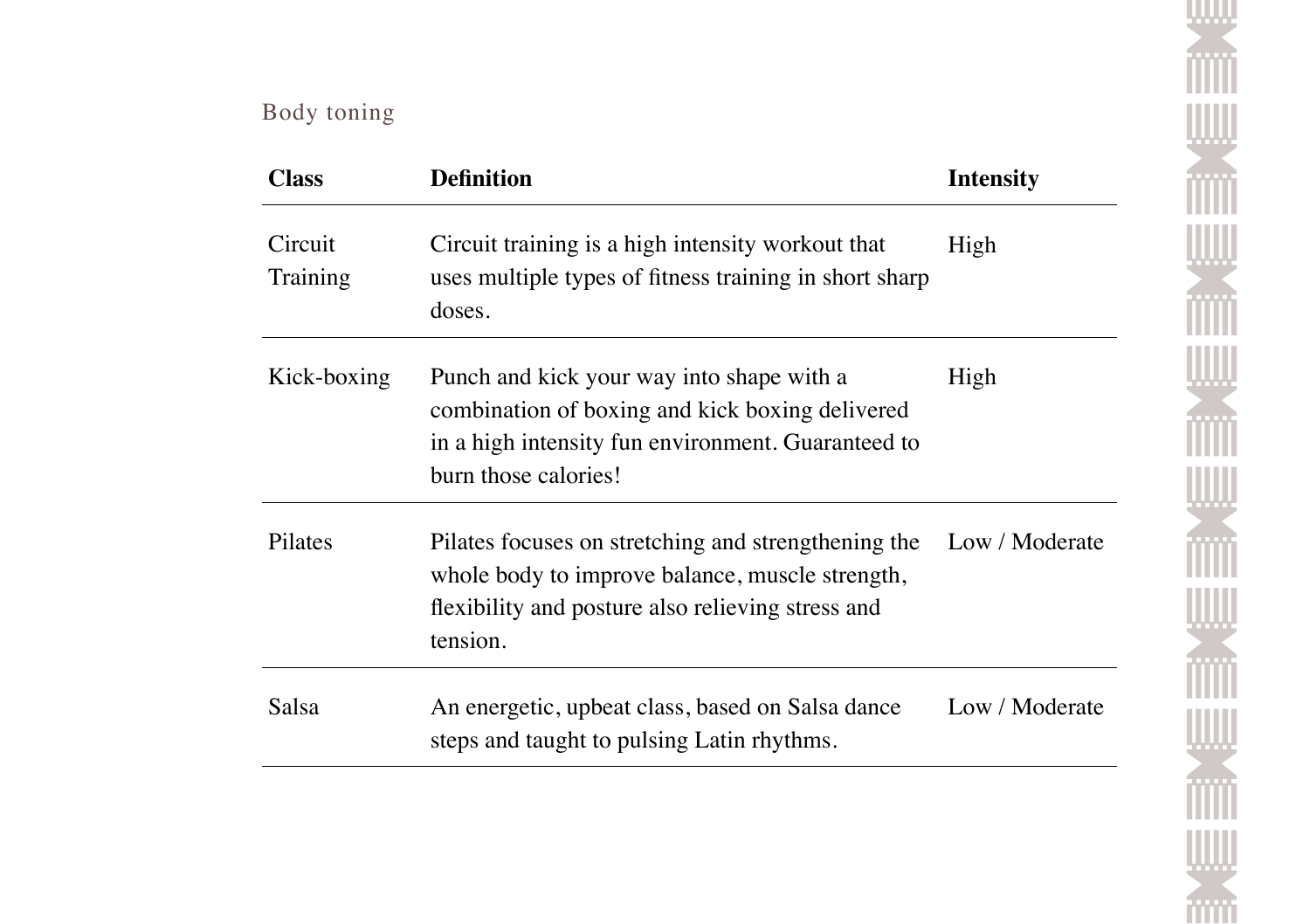| <b>Class</b>  | <b>Definition</b>                                                                                                                                                                                                                                     | <b>Intensity</b> |
|---------------|-------------------------------------------------------------------------------------------------------------------------------------------------------------------------------------------------------------------------------------------------------|------------------|
| Spinning      | Spinning is a high intensity, cardio workout. Using<br>a stationary bike with different resistance levels,<br>you will both tone and strengthen all areas of your<br>body. Our instructor will encourage you all the way.                             | High             |
| Step Aerobics | An intense aerobics class using the Step. Step.<br>aerobics burns more calories than traditional<br>aerobics with particular emphasis on hips, thighs,<br>abdominals, and bums.                                                                       | Moderate / High  |
| Yoga          | Relax your mind and body with our yoga class led<br>by a fully qualified instructor. This class is suitable<br>for all abilities and works to the level that your<br>body is ready for.                                                               | Low / Moderate   |
| Zumba         | This class is a fusion of Latin and international<br>music – dance themed that create a dynamic,<br>exciting fitness workout $-$ it is a mixture of body<br>sculpting movement with easy to follow dance<br>steps. This is great as a cardio workout. | Moderate         |

\*Classes are complimentary for all in-house guests ages 18 and older.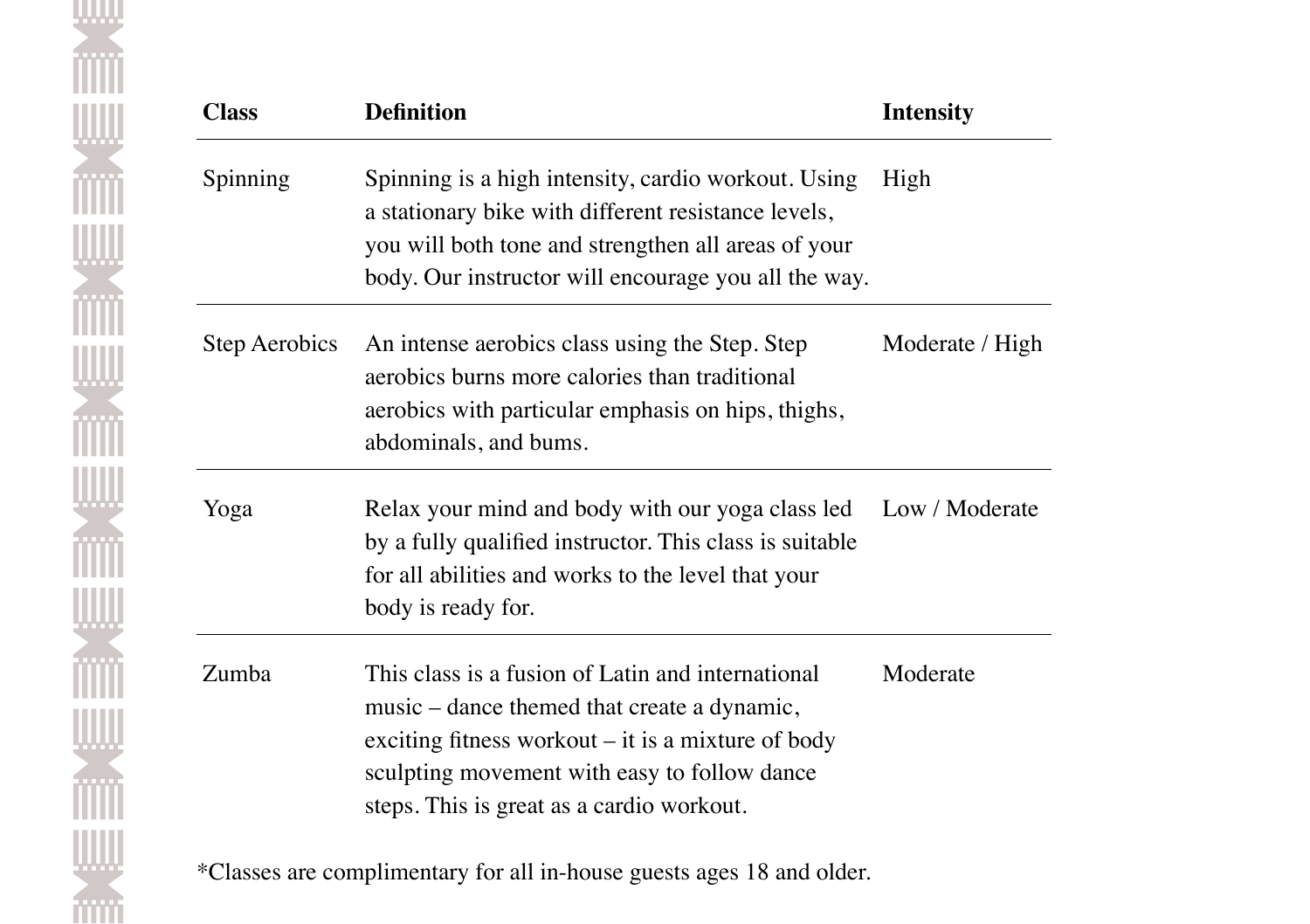# FITNESS ASSESSMENT

Fitness assessments are tailored to meet the specific needs of each Member and Guest. This program is designed to provide baseline information to establish your current fitness status and includes individualized exercise recommendations. Major components of health-related fitness to be assessed include: body composition, cardiopulmonary endurance, muscular strength and endurance, balance and flexibility. All sessions are scheduled with our fitness instructors.

### EQUIPMENT AND AMENITIES

- Relaxation lounge and juice bar
- Separate ladies and gents lockers and changing rooms
- 4 Spa treatment rooms
- 25-metre heated swimming pool
- State of the art techno-gym equipment
- 8 treadmills
- 3 elliptical machines
- 2 upright bikes
- 2 recumbent bikes
- Spin bikes
- Aerobics studio
- Resistance strength equipment and free weights

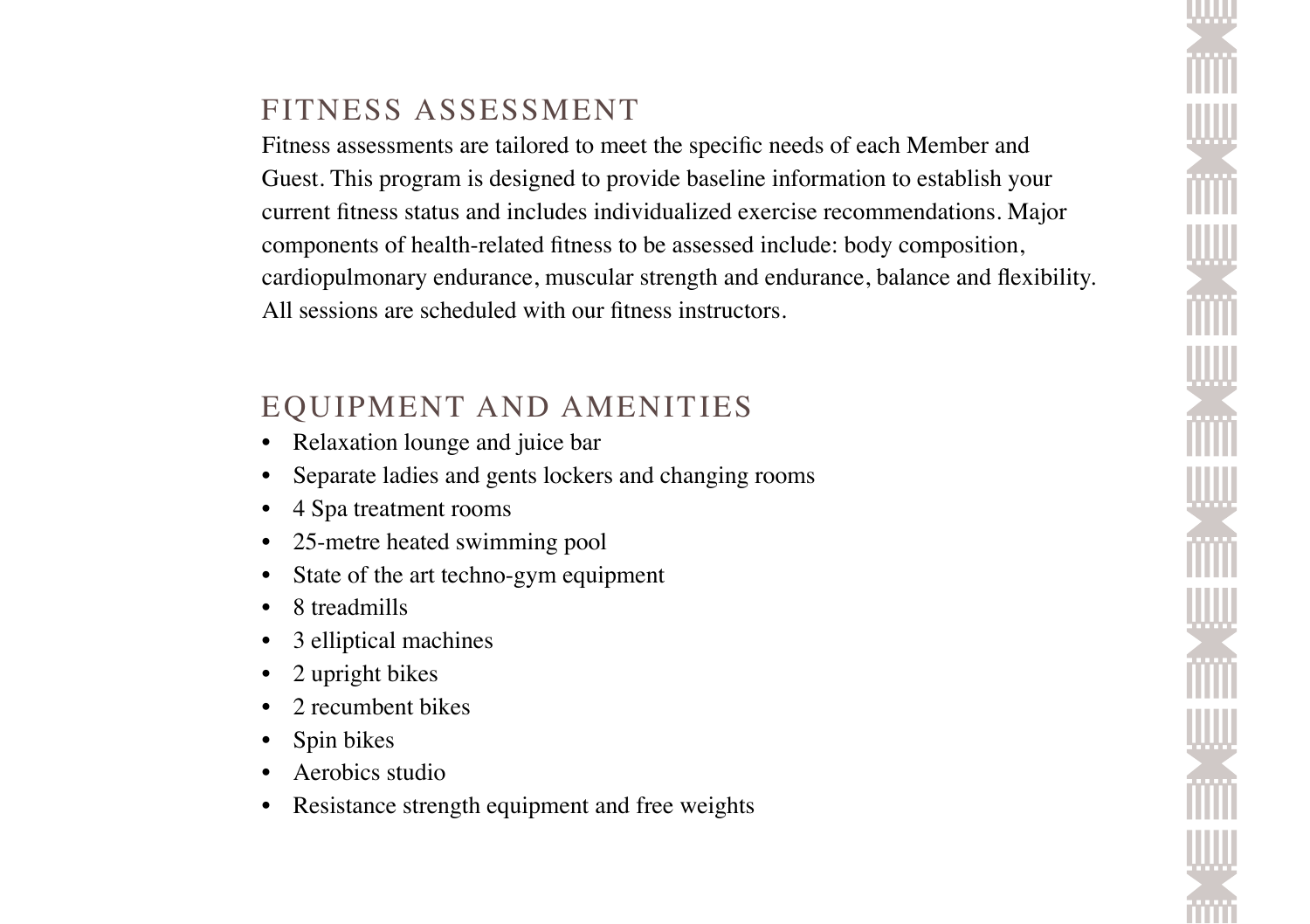# IN ROOM FITNESS

Make room for fitness! Enjoy working out at your convenience in the comfort of your room.

For the option of training in your room, with or without a personal trainer, please dial Maisha and choose either of the training kits listed below which will then be delivered to you. For personal training session, please book in advance, through the Maisha reception.

- 1. Training kit 1- includes stability ball, skipping rope, exercise mat, dumbbells and wobble board
- 2. Training kit 2- include Bosu, medicine ball. Mat, resistance bands and skipping rope
- 3. Training kit 3- include spin bike dumbbells and exercise mat

Personal training services offered in room:

- 30 min express personal traininginclude a full body circuit using the training kits above
- 60 min full personal training- full body strength and cardio training session
- 45 min spin bike session endurance, strength and interval training

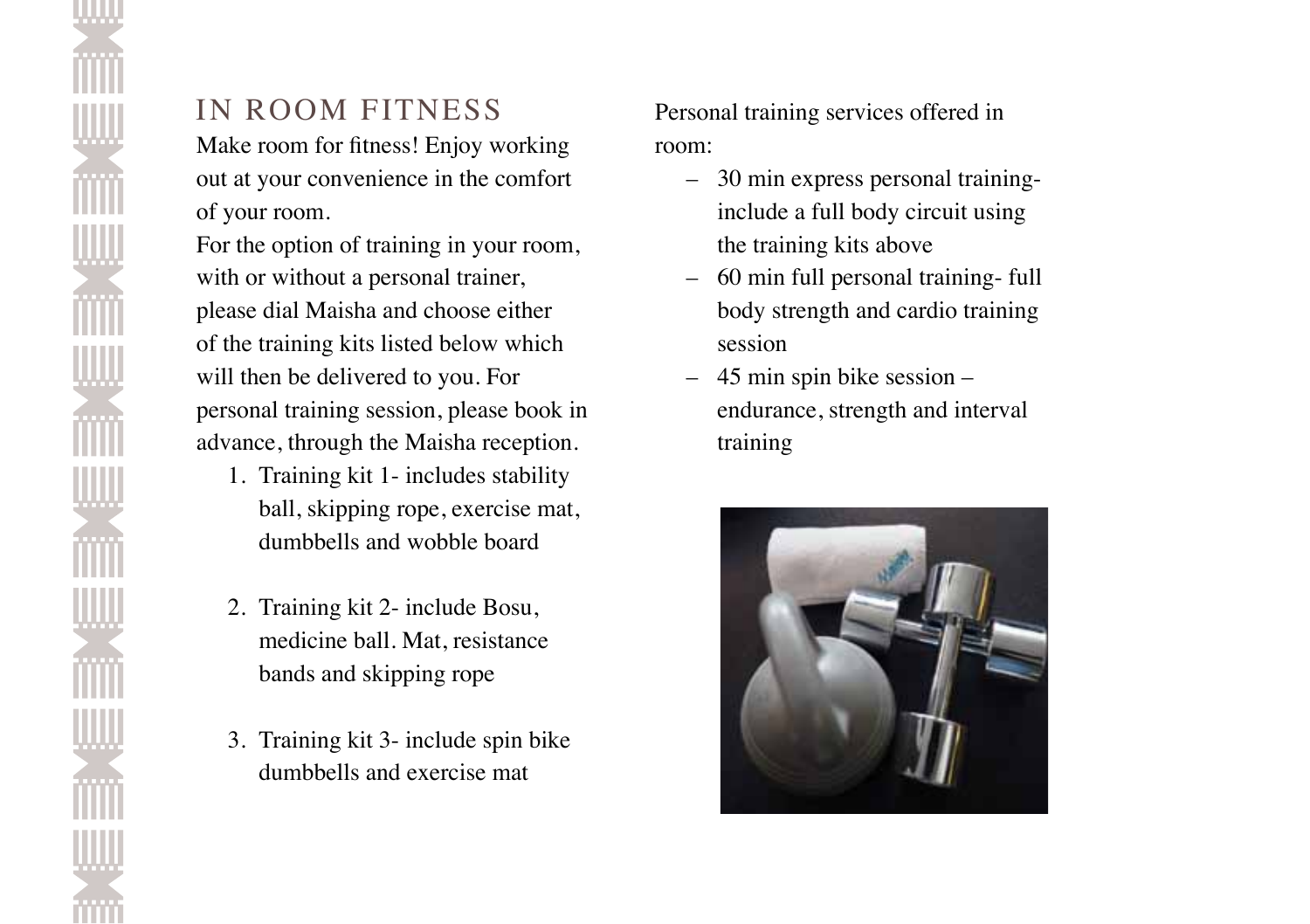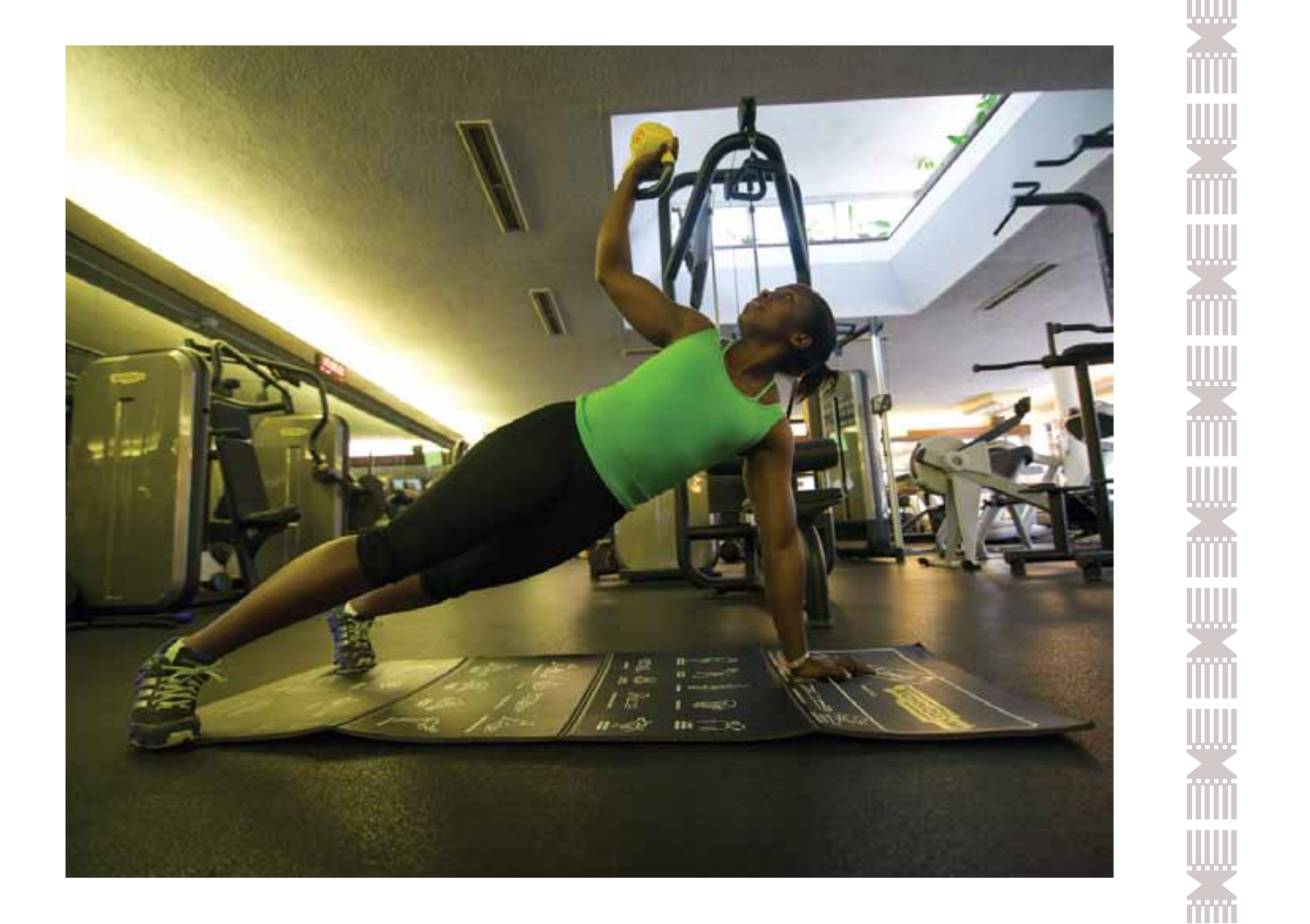

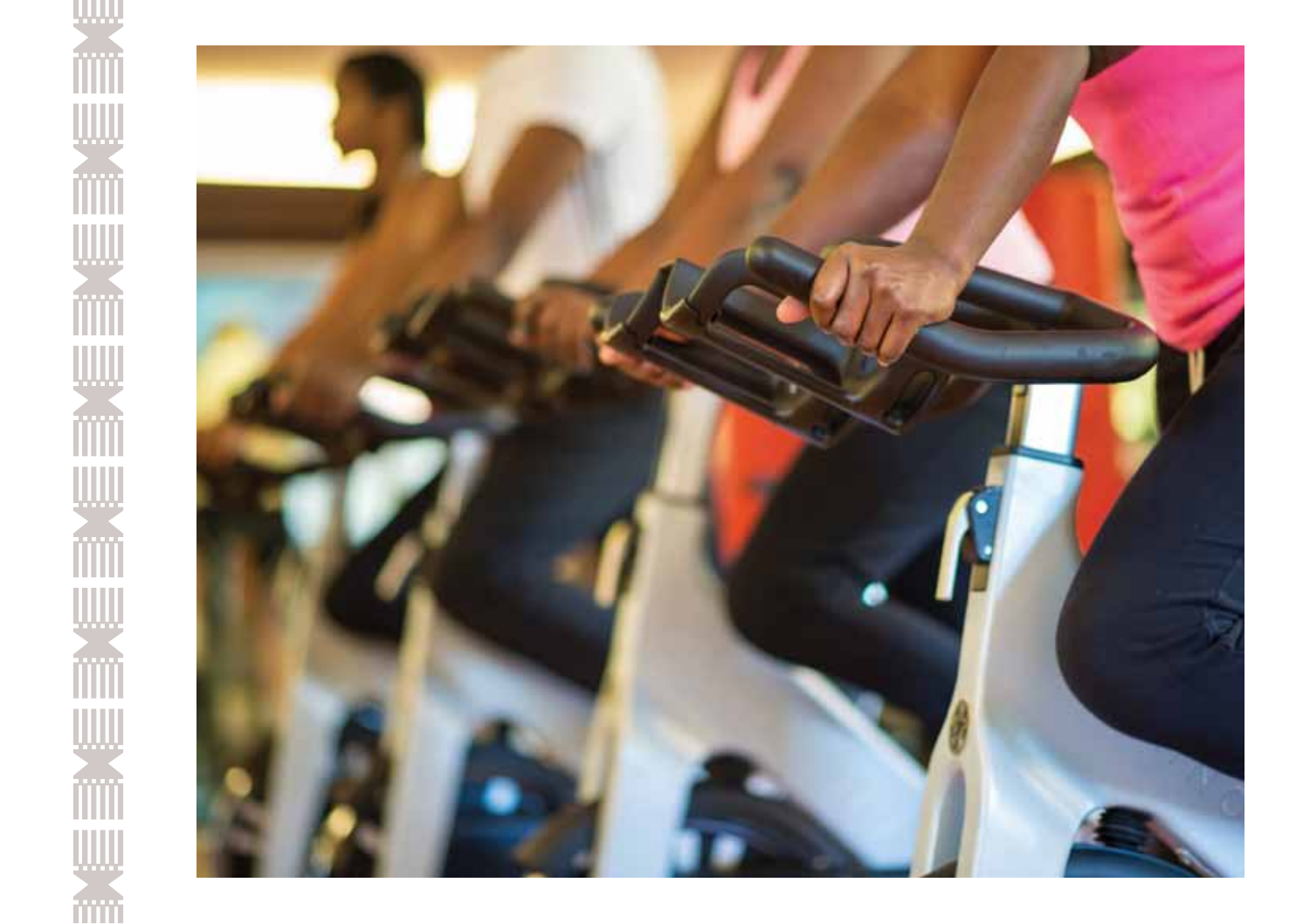# POLICY & ETIQUETTE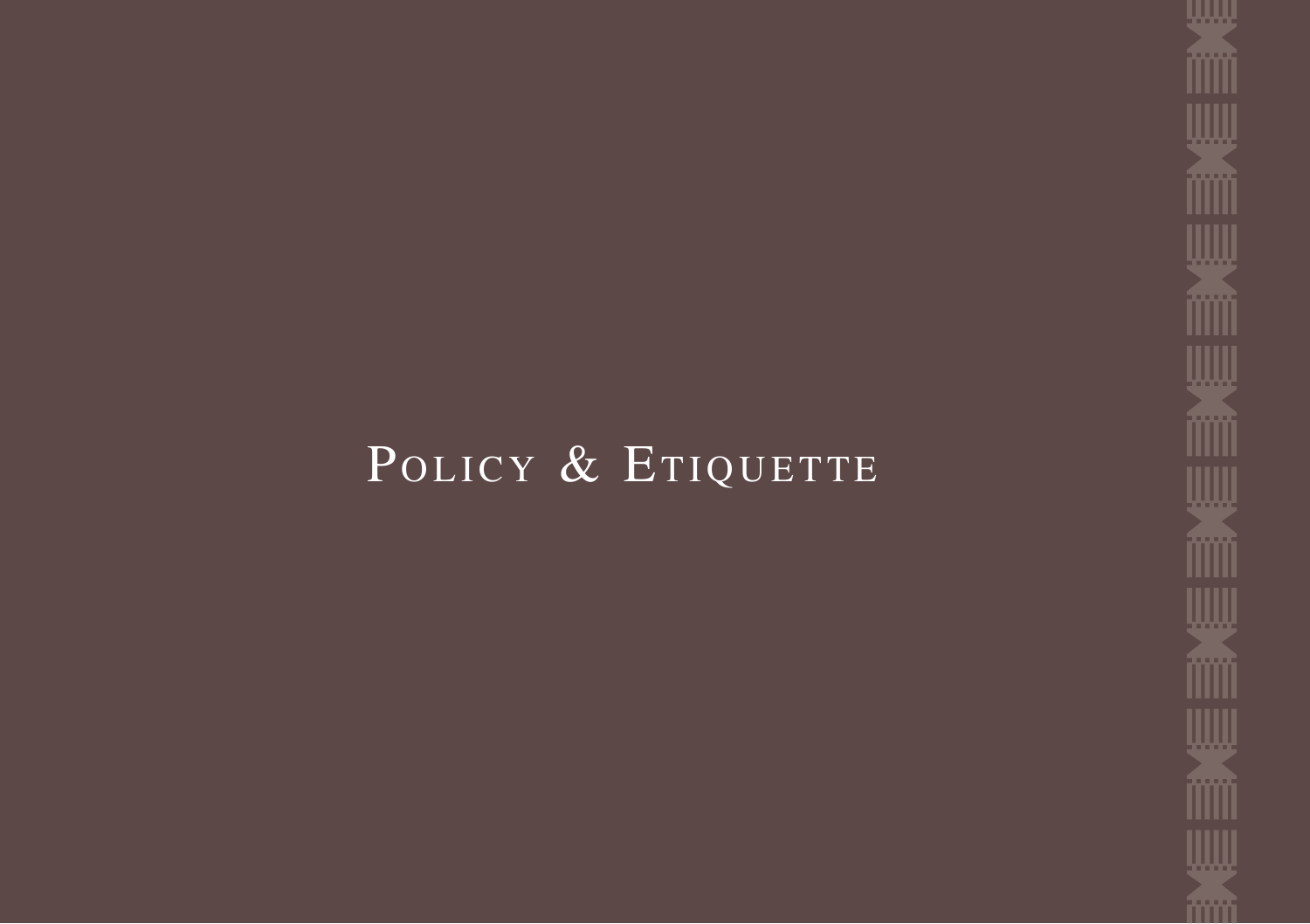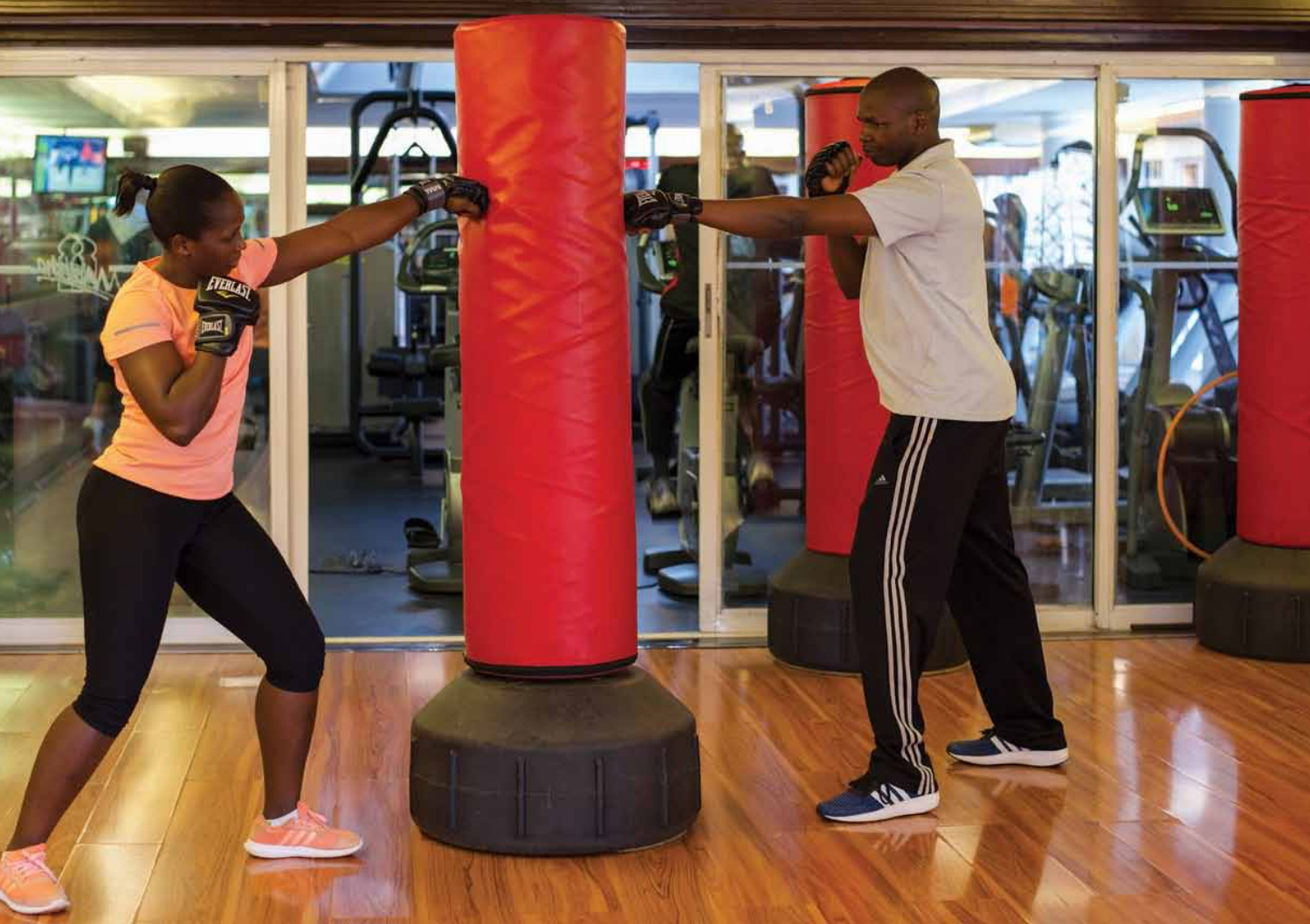### **FACILITIES**

The Maisha Health Club & Spa boast a fully equipped gym featuring the latest cardiovascular and isotonic machines. Free weights and aerobics/ yoga studio: stunning male and female spa facilities, including steam baths, sauna and Jacuzzi. A relaxing area for use after treatments or workout and as part of your spa experience where you can unwind, a 25-metre swimming pool and our juice bar offers complimentary freshly squeezed fruit juices and herbal teas to re-energies and nourish you.

#### OPENING HOURS

0500 - 2200 hrs (weekdays); 0700 - 2100 hrs (weekends and public holidays) - treatments from 0700 - 2200 hrs (weekday) 0700 - 2100 hrs (weekends and public holidays)

#### MINIMUM AGE

Members and guests must be over 18 to use the spa or gym.

### MEMBERSHIP

Yearly, half year and quarterly memberships are available. Please ask for details and benefits.

Reservations: advance reservations for spa treatment are recommended and appointments are subject to availability. Please alert your therapist on the following contra-indications:

- High blood pressure or heart condition
- Recent surgery
- Muscle, back or joint injury
- Pregnancy, epilepsy or diabetes

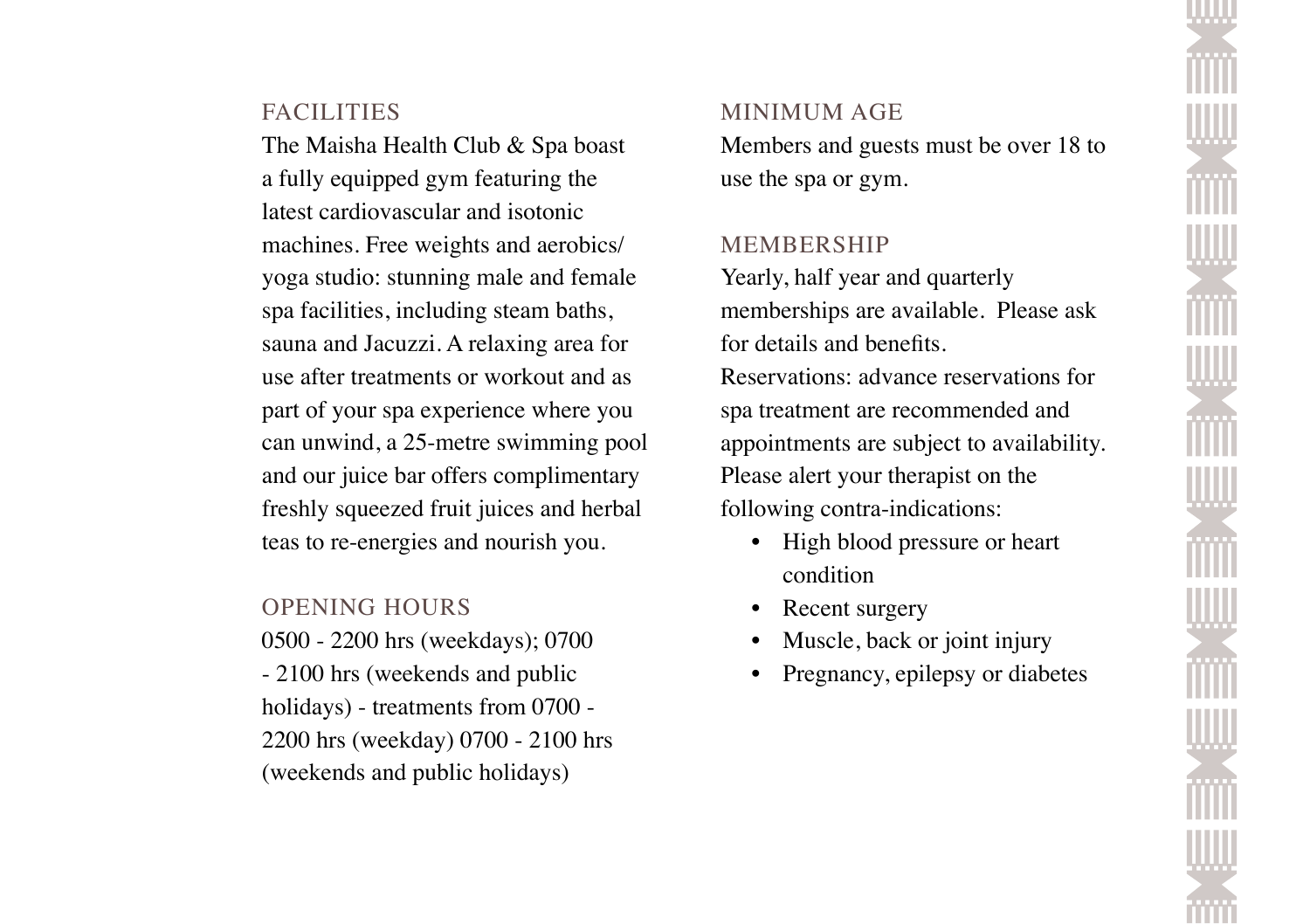### GROUP BOOKINGS

A 50% deposit is required to reserve treatments for groups of three persons or more.

### PAYMENT

Treatment can be added to your final hotel bill. Or paid for in cash at the Maisha reception, the following credit cards are accepted: Master Card, Visa and American Express.

### CHECK IN

Please arrive 30 minutes before your treatment time to enable you to relax and use the wet areas and to fully enjoy your treatment experience. Late arrivals will be subject to reduced treatment time.

### WHAT TO WEAR

A robe and slippers are provided as well as disposable briefs during your treatment. We regret that nudity is not permitted within public areas.

#### **AMENITIES**

Robes, slippers and amenities are provided. Going into the Jacuzzi or steam room? If you intend to use the wet areas (Jacuzzi, steam room or sauna) please bring your own swim wear. A wide range of swim wear is also available for purchase at the spa.

### HYDRATION

We provide fresh mineral water, selected juices and herbal teas for our guest.

### COMFORT

Please let your therapist know immediately if anything is not to your liking: this applies to the pressure of the massage, volume of the music, lighting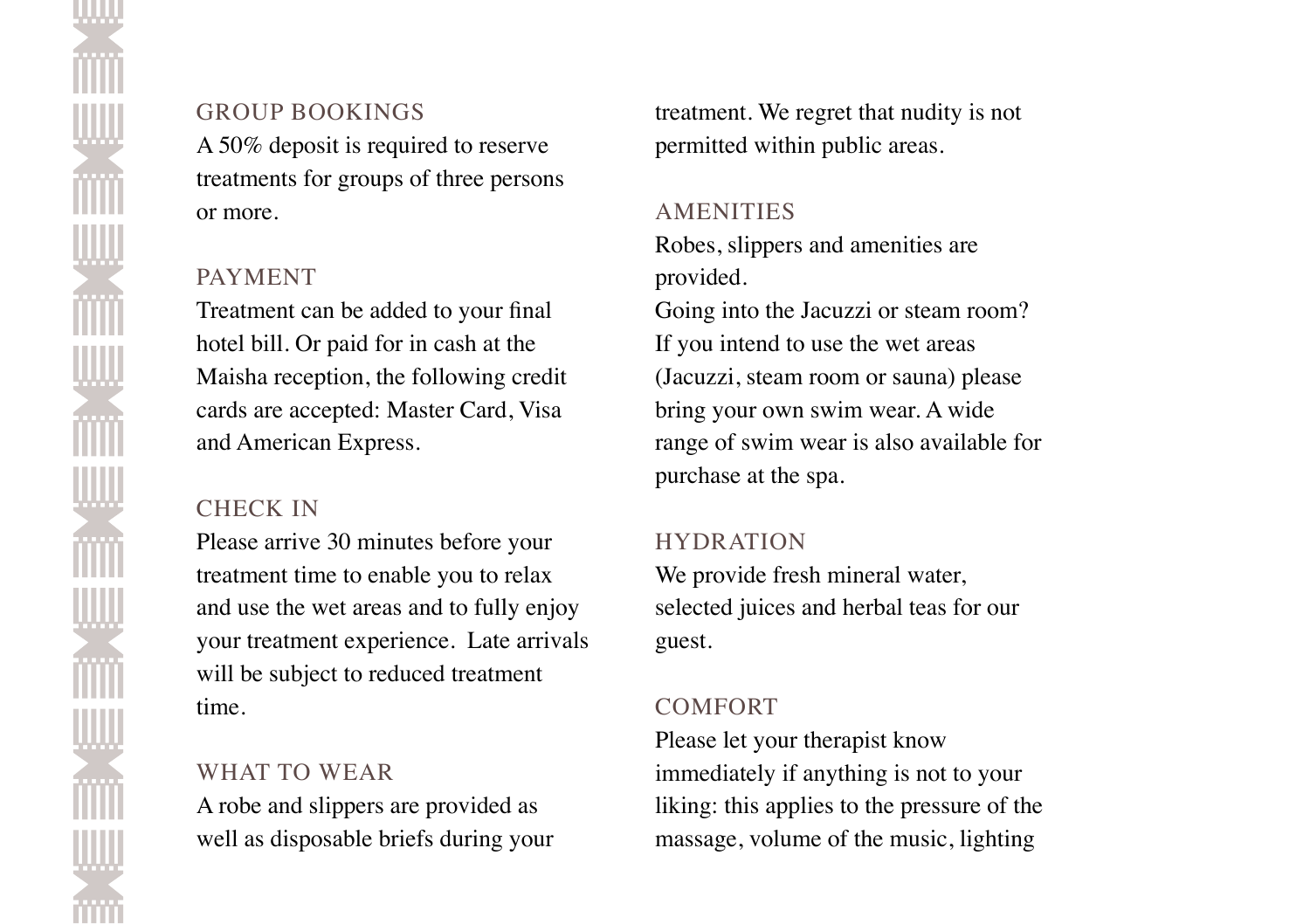and air temperature or any other part of the spa experience. The choice to chart or not during treatment is entirely yours.

### SPA PRODUCTS

Home care products to compliment your treatment are available for your purchase. Your therapist will be happy to recommend.

### GIFT CERTIFICATES

Our therapists and receptionists can assist you in selecting products and packages from the large variety of services and treatments we provide. Gift certificates are available and are valid for six months. They are however non-refundable.

### SMOKING AND ALCOHOL

These are strictly prohibited within the facility.

#### MOBILE PHONES

To ensure the comfort and relaxation of all guests, the use of mobile phones and pagers are not allowed in the facility. Please switch off your mobile on entering the spa. We kindly ask you to store it in your locker whilst having your treatment, or in the gym.

### PHOTOGRAPHY

No photography is allowed unless permission has been obtained from management.

### REFUND/ EXCHANGE

Treatment packages, series, products and memberships are not refundable once purchased. A receipt is required for exchange of products.